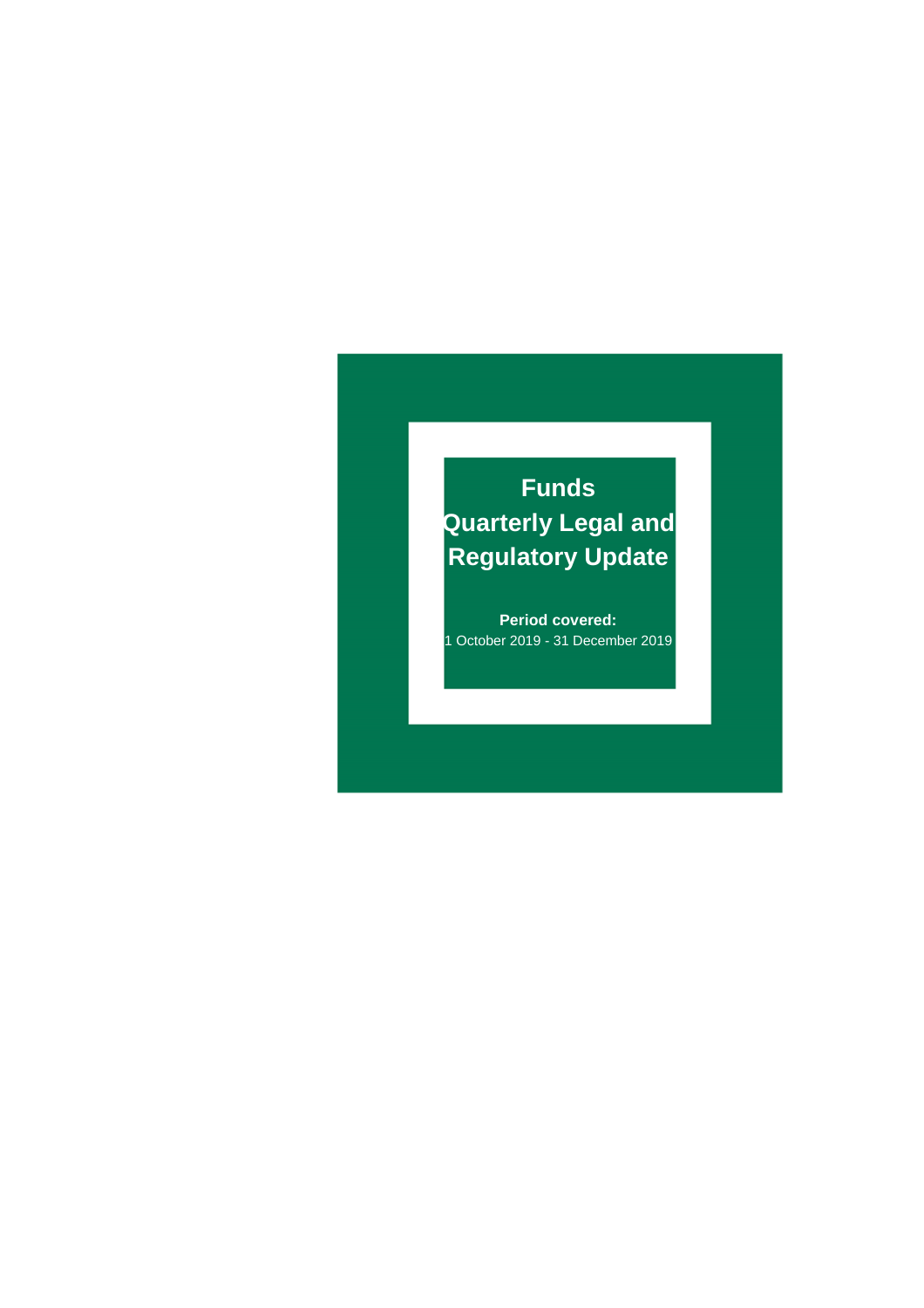| $\blacktriangleleft$ | UNDERTAKINGS IN COLLECTIVE INVESTMENTS AND TRANSFERABLE SECURITIES    |
|----------------------|-----------------------------------------------------------------------|
| $\overline{2}$       | ALTERNATIVE INVESTMENT FUND MANAGEMENT DIRECTIVE ("AIFMD")  4         |
| 3                    | PACKAGED RETAIL INSURANCE-BASED INVESTMENT PRODUCTS ("PRIIPS")  4     |
| 4                    | EUROPEAN MARKETS INFRASTRUCTURE REGULATION ("EMIR")  5                |
| 5                    |                                                                       |
| 6                    |                                                                       |
| 7                    | EUROPEAN SECURITIES AND MARKETS AUTHORITY ("ESMA")  8                 |
| 8                    | INTERNATIONAL ORGANISATION OF SECURITIES COMMISSIONS ("IOSCO") 8      |
| 9                    |                                                                       |
| 10                   |                                                                       |
| 11                   |                                                                       |
| 12                   | ANTI-MONEY LAUNDERING ("AML") / COUNTER-TERRORIST FINANCING ("CTF")12 |
| 13                   | DATA PROTECTION / GENERAL DATA PROTECTION REGULATION ("GDPR") / CYBER |
| 14                   |                                                                       |
| 15                   |                                                                       |
| 16                   | INVESTMENT LIMITED PARTNERSHIPS (AMENDMENT) BILL 2019 21              |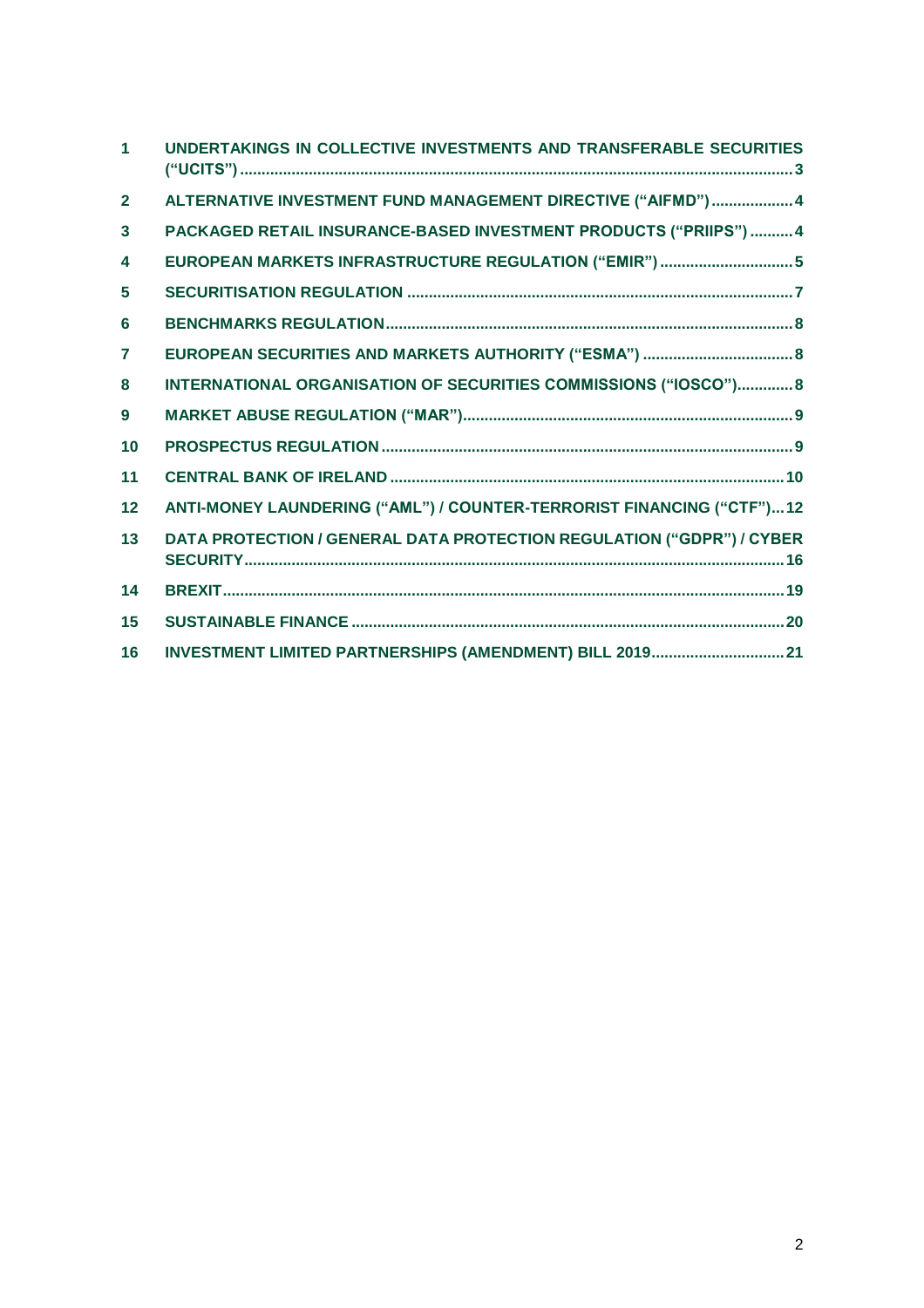#### **FUNDS QUARTERLY LEGAL AND REGULATORY UPDATE**

### <span id="page-2-0"></span>**1 UNDERTAKINGS IN COLLECTIVE INVESTMENTS AND TRANSFERABLE SECURITIES ("UCITS")**

#### $1.1$ **EFAMA publishes response to ESMA consultation on performance fees in UCITS**

On 31 October 2019, the European Fund and Asset Management Association ("**EFAMA**") published a response to the public consultation on draft guidelines on performance fees in UCITS published by the European Securities and Markets Authority ("**ESMA**") in July 2019. In the response paper, EFAMA makes the following points of note:

- Minimum Crystallisation Period: EFAMA agrees with the proposed minimum for a crystallisation period of no less than one year, but recognises that shorter crystallisation periods should be conceivable in relation to "pure" high water mark models as well as under a series of limited exceptional circumstances;
- Performance Fee Models: in line with IOSCO's 2016 Brest Practices, EFAMA believes that various performance fee models would all prove compatible with the key principles of ESMA's draft guidelines;
- Disclosure of Performance Fee in UCITS key investor information document ("**KIID**"): a reference to a benchmark for the mere purpose of calculating performance fees against it should not be construed as an indication that that benchmark defines the UCITS' ultimate investment objective; and
- Alternative Investment Fund ("**AIF**") Products: It would be premature to extend the final guidelines to include retail AIF products in the absence of a comparable product regulation under Directive 2011/61/EU (the "**AIFM Directive**") and where retail AIF distribution is currently only possible in selected EU jurisdictions.

The EFAMA response can be accessed [here.](https://www.efama.org/Publications/Public/UCITS/19-4093.pdf)

#### $1.2$ **IFIA publishes response to ESMA consultation on performance fees in UCITS**

On 5 November 2019, the Irish Funds Industry Association ("**IFIA**") published a response to the public consultation on draft guidelines on performance fees in UCITS published by ESMA in July 2019. In the response paper, the IFIA makes the following points of note:

- Performance Fee Models: the final guidelines need to be sufficiently flexible to allow management companies to be able to tailor their performance fee model in line with a fund's investment objectives, strategy and policy;
- Unhedged Share Classes: the final guidelines should incorporate provisions regarding the calculation and disclosure of performance fees based on a high water mark model for an unhedged share class denominated in a currency other than the base currency of the UCITS;
- Prospectus Disclosure: the inclusion of specific examples of how the performance fee will be calculated in the Prospectus of a fund could be misleading. Management companies may be at risk of misleading investors if certain outcome permutations are not included;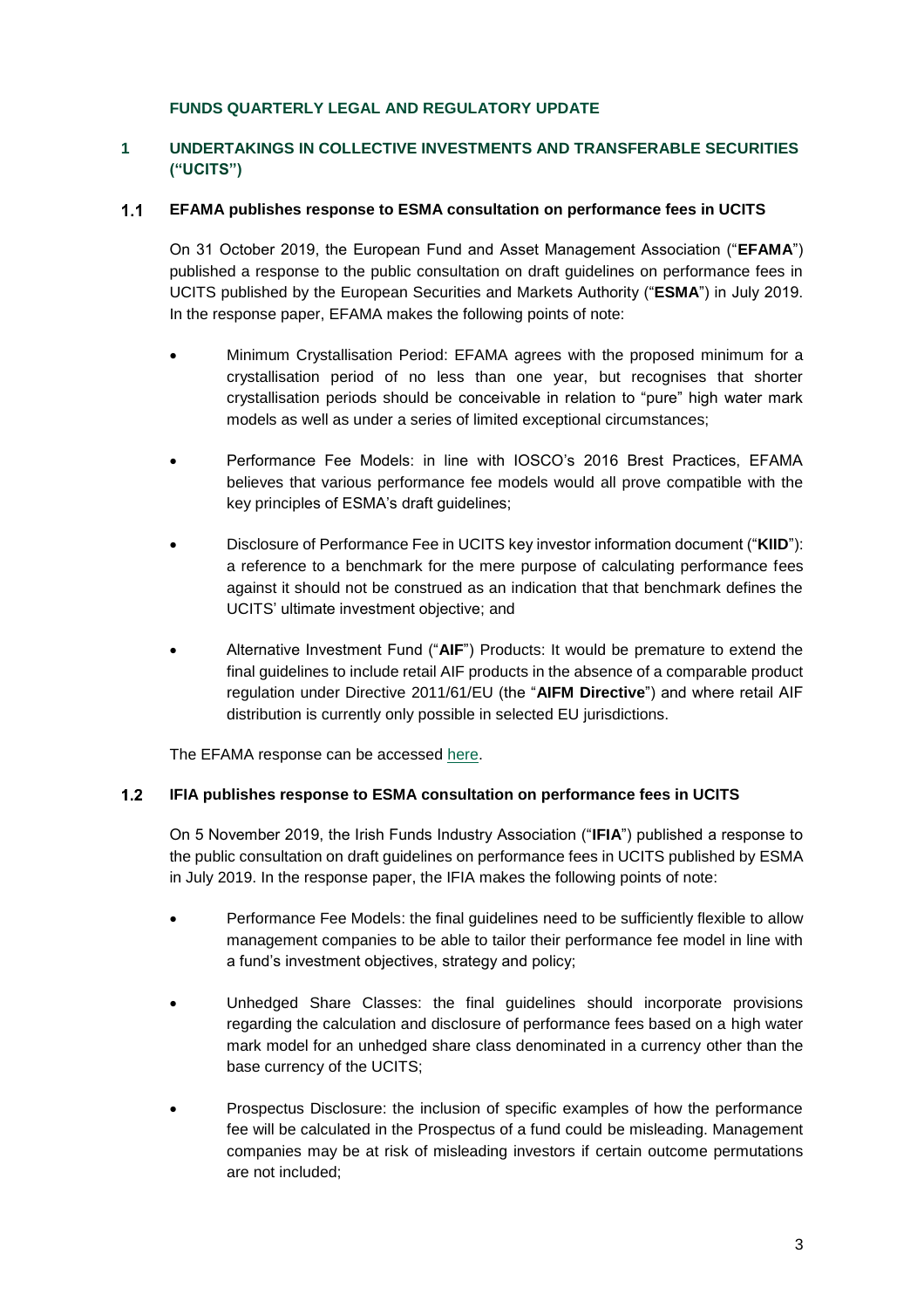- Verification by Depositary: the requirement by depositaries to verify all performance fee calculations on crystallisation and before payment is good practice and is in the interests of investors. This should be included in the final guidelines;
- Regulatory alignment: Various national competent authorities have already implemented new performance fee regimes. It is important that ESMA implements any new requirements in a manner that ensures regulatory alignment.

The IFIA response can be accessed [here.](https://irishfunds-secure.s3.amazonaws.com/1572950464-ESMA_PFG_IRISHFUNDS_RESPONSEFORM.pdf?_cldee=YnJpYW4uZGlsbG9uQGRpbGxvbmV1c3RhY2UuaWU%3d&recipientid=contact-e651af6d1255e411b40dd89d67632eac-52f8182854e24c00858931e0bb055b64&esid=2ef41348-b7ff-e911-a811-000d3ab4df6c)

#### <span id="page-3-0"></span>**2 ALTERNATIVE INVESTMENT FUND MANAGEMENT DIRECTIVE ("AIFMD")**

#### $2.1$ **ESMA publishes updated Q&As on the application of AIFMD**

On 4 December 2019, ESMA published updated Questions and Answers ("**Q&As**") on the application of the Alternative Investment Fund Managers Directive (20122/61/EU) ("**AIFMD**"). Section III of the Q&As, which relates to reporting to national competent authorities, has been updated to include a new Q&A clarifying how AIFMs should report the results of liquidity stress tests for closed-ended unleveraged AIFS.

A copy of the updated Q&As on the application of AIFMD can be accessed [here.](https://www.esma.europa.eu/press-news/esma-news/esma-updates-aifmd-qa-0)

#### <span id="page-3-1"></span>**3 PACKAGED RETAIL INSURANCE-BASED INVESTMENT PRODUCTS ("PRIIPS")**

#### $3.1$ **Joint Committee of ESAs publishes consultation on amendments to PRIIPS Delegated Regulation**

On 16 October 2019, the Joint Committee of the European Supervisory Authorities ("**ESAs**") published a consultation paper on proposed amendments to Regulation (EU) 2017/653 ("**PRIIPS Delegated Regulation**") regarding the existing rules on key information documents ("**KIDs**") for PRIIPS. The proposed amendments relate to:

- Performance scenarios;
- Information regarding the costs of the investment; and
- Specific issues for PRIIPs offering multi-option products for investments.

The Joint Committee has also proposed amendments to allow the requirements to be applied to UCITS that are expected to prepare a KID from 1 January 2022.

The Joint Committee is welcoming comments on the proposals until 13 January 2020. It intends to conclude the review during the first quarter of 2020 and to submit its final proposals to the European Commission shortly afterwards.

The consultation paper can be accessed [here.](https://eiopa.europa.eu/Publications/JC-2019-63_Consultation_Paper_amendments_PRIIPs%20KID.pdf)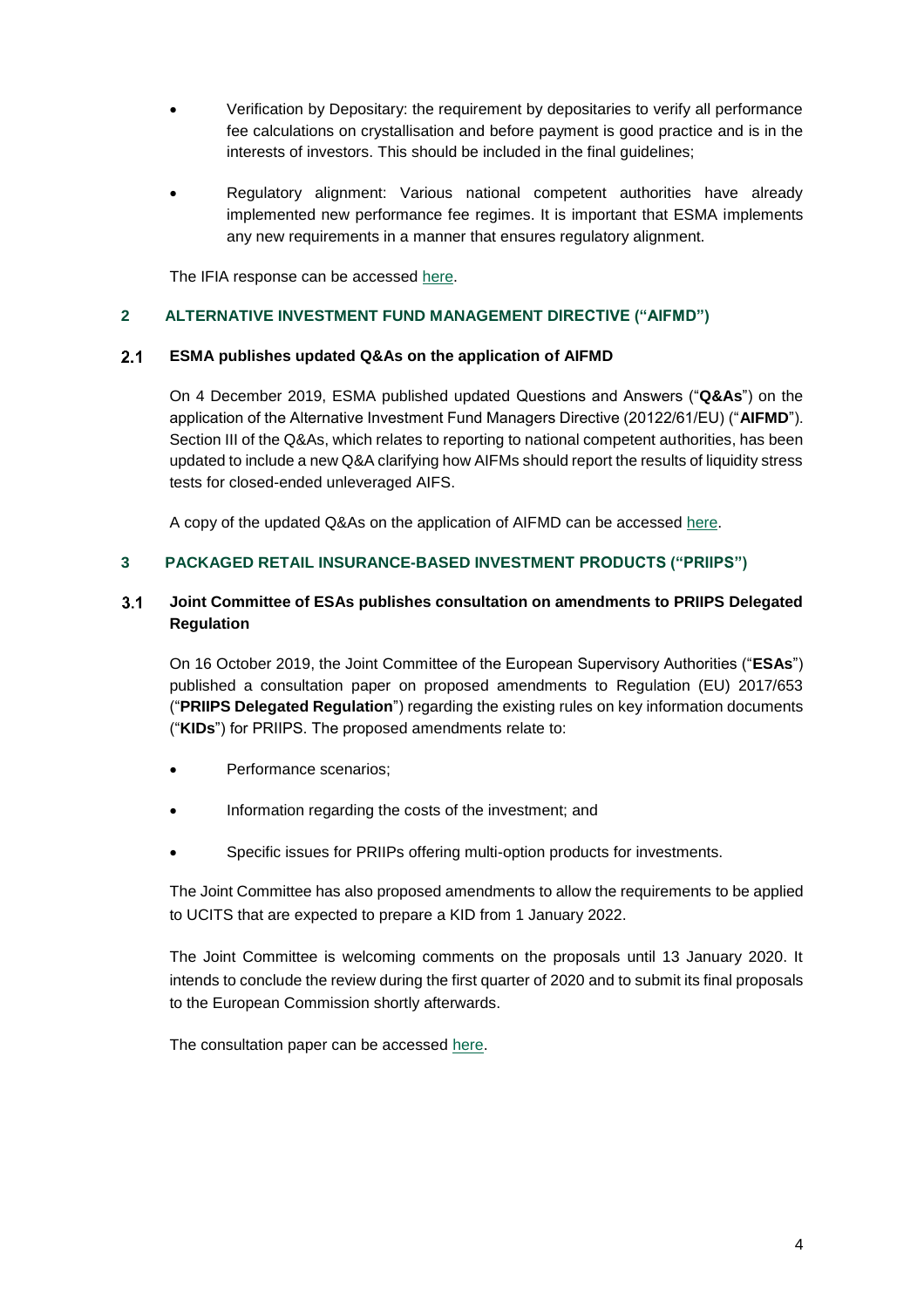#### $3.2$ **Joint Committee of ESAs publishes supervisory statement on application of PRIIPS Regulation to bonds**

On 24 October 2019, the Joint Committee of ESAs published a supervisory statement on the application of Regulation (EU) 1286/2014 (the "**PRIIPS Regulation**") to bonds. The supervisory statement contains an Annex containing guidance on the consistent application of the scope of the PRIIPs Regulation to bond markets.

The Joint Committee also recommends that during the upcoming review of the PRIIPs Regulation, the co-legislators introduce amendments to the PRIIPS Regulation in order to specify more precisely which financial instruments fall within its scope.

The supervisory statement can be accessed [here.](https://eiopa.europa.eu/Publications/JC-2019-64_PRIIPs_KID_Supervisory_Statement_bonds.pdf)

#### $3.3$ **Commission Delegated Regulation amending PRIIPs Delegated Regulation to align transitional arrangements is published in Official Journal**

On 8 November 2019, the Commission Delegated Regulation (EU) 2019/1866 (the "**Revised PRIIPS Delegated Regulation**") which amends the PRIIPS Delegated Regulation was published in the Official Journal of the European Union.

The Revised PRIIPS Delegated Regulation amends Article 18 of the PRIIPs Delegated Regulation to extend the transitional arrangements for PRIIP manufacturers offering units of UCITS and non-UCITS funds as underlying investment options by two years, to 31 December 2021.

The Revised PRIIPS Delegated Regulation entered into force on 28 November 2019 and can be accessed [here.](https://eur-lex.europa.eu/legal-content/EN/TXT/PDF/?uri=CELEX:32019R1866&from=EN)

#### <span id="page-4-0"></span>**4 EUROPEAN MARKETS INFRASTRUCTURE REGULATION ("EMIR")**

#### $4.1$ **ESMA publishes consultation paper on draft technical advice on commercial terms for providing clearing services under EMIR**

On 3 October 2019, ESMA published a consultation paper on its draft technical advice to the European Commission regarding commercial terms for providing clearing services under Regulation (EU) 648/2012 ("**EMIR**") as revised by Regulation (EU) 2019/834 (the "**EMIR Refit Regulation**").

The consultation closed on 2 December 2019 and ESMA expects to publish a final report and to submit the technical advice to the European Commission in the first quarter of 2020.

The consultation paper can be accessed [here.](https://www.esma.europa.eu/sites/default/files/library/esma70-151-2672_ta-frandt_art_43a.pdf)

#### $4.2$ **ESMA publishes consultation paper on MiFIR alignment following introduction of EMIR Refit Regulation**

On 4 October 2019, ESMA published a consultation paper on the alignment of Regulation (EU) 600/2014) ("**MiFIR**") with the changes introduced by the EMIR Refit Regulation.

ESMA's proposes that the scope of counterparties which are subject to the MiFIR trading obligations for derivatives should be aligned with the scope of counterparties subject to the clearing obligation for derivatives as revised by the EMIR Refit Regulation.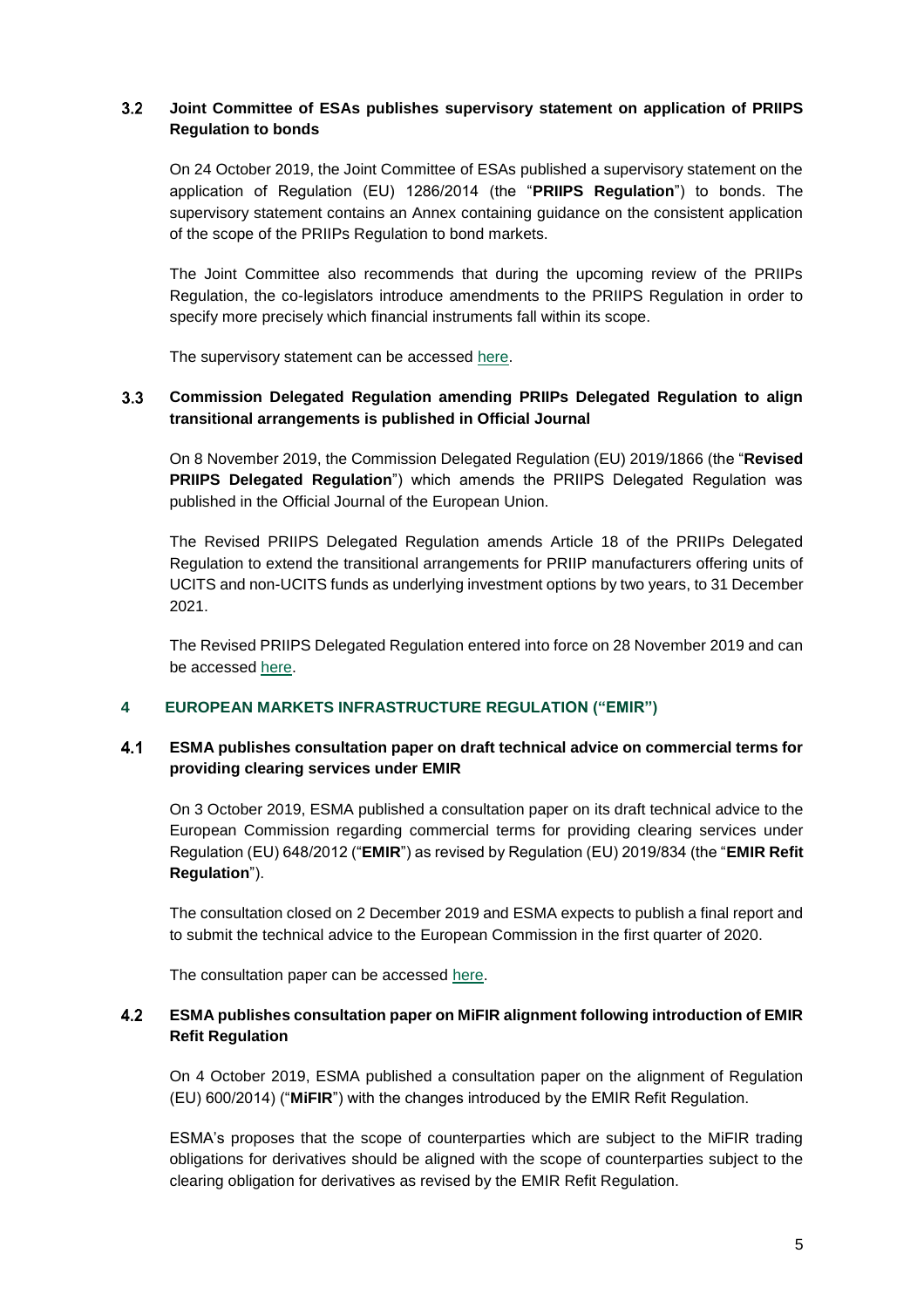The consultation closed on 22 November 2019 and ESMA is expected to submit its final report to the European Commission in early 2020.

The consultation paper can be accessed [here.](https://www.esma.europa.eu/sites/default/files/library/esma70-156-1555_consultation_paper_on_emir_refit_report_-_clearing_and_trading_obligations.pdf)

#### 4.3 **EMIR 2.2 Regulation**

On 12 December 2019, the Regulation amending the EMIR supervisory regime for EU and third country central counterparties ("**CCPs**") ("**EMIR 2.2**") was published in the Official Journal of the EU.

EMIR 2.2. introduces new rules on the classification and supervision of CCPs, a new tiering system of classification for third country CCPs and it establishes a CCP Supervisory Committee to manage the new tiering system and promote supervisory convergence.

On 11 November 2019, ESMA published three reports relating to EMIR 2.2 containing technical advice to the European Commission:

- [Final report](https://www.esma.europa.eu/sites/default/files/library/esma70-151-2682_final_technical_advice_on_tiering_criteria_under_emir_2.2.pdf) on criteria for tiering under Article 25(2a) of EMIR 2.2: ESMA proposes a range of indicators to consider in determining a third country CCP's tiering and provides guidance on what it may consider in this assessment;
- [Final report](https://www.esma.europa.eu/sites/default/files/library/esma70-151-2649_ta_on_comparable_compliance.pdf) on comparable compliance under Article 25a of EMIR 2.2: ESMA proposes that tier 2 third country CCPs will be required to evidence how compliance with the requirements applicable in their home country also satisfies the requirements under EMIR 2.2;
- [Final report](https://www.esma.europa.eu/sites/default/files/library/esma70-151-2650_final_report_on_ta_on_emir_2_2_ccp_fees.pdf) on ESMA fees for third country CCPs under EMIR 2.2: ESMA proposes the fees to be charged for each category of third country CCP, along with the payment and reimbursement conditions.

ESMA has sent the technical advice to the European Commission so it can assist with the development of corresponding delegated legislation under EMIR 2.2, which the Commission will consult on in due course.

EMIR 2.2 can be accessed [here.](https://eur-lex.europa.eu/legal-content/EN/TXT/PDF/?uri=OJ:L:2019:322:FULL&from=EN)

#### $4.4$ **Joint Committee of ESAs publishes final report on EMIR RTS on amendments to the bilateral margin requirements**

On 5 December 2019, the Joint Committee of ESAs published its final report on regulatory technical standards ("**RTS**") it has developed under Article 11(15) of EMIR. The proposed draft RTS propose amendments to the Commission Delegated Regulation (EU 2016/2251) on bilateral margining in view of the international framework agreed by the Basel Committee on Banking Supervision ("**BCBS"**) and IOSCO.

In addition, the Joint Committee published joint statement on the introduction of fallbacks in OTC derivative contracts and the requirement to exchange collateral. The Joint Committee is of the view that this is useful to ensure legal certainty on the issue in case, or to the extent, it is not already provided in some jurisdictions.

The final report can be accessed [here](https://www.esma.europa.eu/sites/default/files/library/esas_2019_20_-_final_report_-_bilateral_margin_amendments.pdf) and the joint statement can be accessed [here.](https://www.esma.europa.eu/sites/default/files/library/esas_2019_19_statement_on_the_introduction_of_fallbacks_in_otc_derivative_contracts_to_increase_contract_robustness.pdf)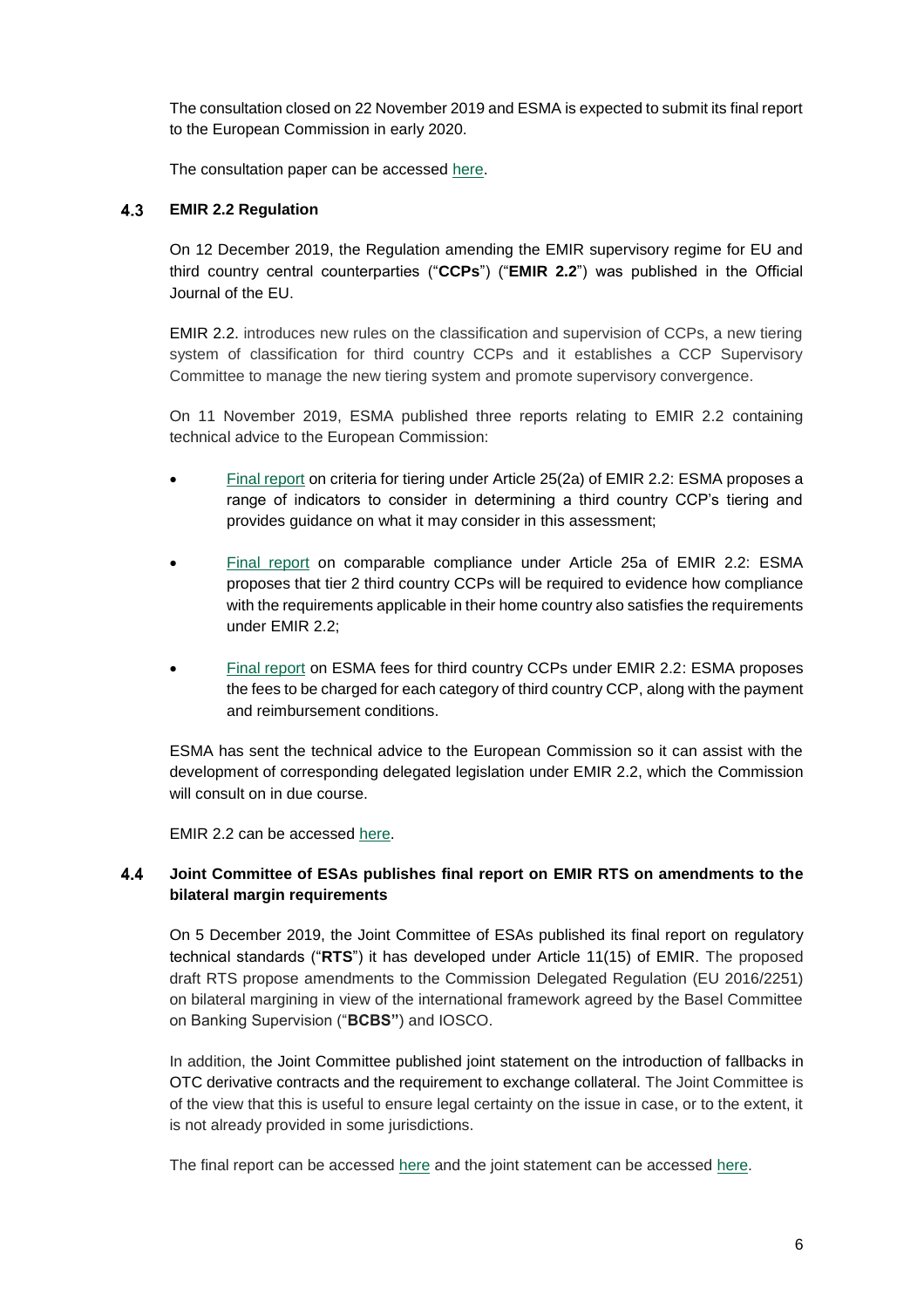#### 4.5 **European Commission adopts two Delegated Regulations supplementing EMIR on risk mitigation techniques**

On 16 December 2019, the European Commission adopted a Delegated Regulation supplementing EMIR with regard to RTS on the specification of criteria for establishing the arrangements to adequately mitigate CCP credit risk associated with covered bonds and securitisations and amending Delegated Regulations (EU) 2015/2205 and (EU) 2016/1178. It can be accessed [here.](https://ec.europa.eu/transparency/regdoc/rep/3/2019/EN/C-2019-8886-F1-EN-MAIN-PART-1.PDF)

On 17 December 2019, the European Commission adopted a Delegated Regulation amending Commission Delegated Regulation (EU) 2016/2551 which contains RTS supplementing EMIR on risk mitigation techniques for OTC derivative contracts, in connection with certain simple, transparent and standardised securitisations for hedging purposes. It can be accessed [here.](https://data.consilium.europa.eu/doc/document/ST-15227-2019-INIT/en/pdf)

The Delegated Regulations will be considered by the European Parliament and the Council of the European Union and will enter into force 20 days after their publication in the Official Journal of the European Union.

#### 4.6 **Trade Associations publish a master regulatory reporting agreement for reporting under EMIR and SFTR**

On 19 December 2019, the Trade Associations (made up of the AFME, the FIA, the ICMA, the ISLA and the ISDA) published a new master regulatory reporting agreement ("**MRRA**"), accompanied by an explanatory memorandum, intended to simply reporting across different EU regulatory regimes.

The MRRA is drafted to cover market participants' regulatory reporting obligations in respect of derivative transactions under EMIR and/or securities financing transactions under Regulation (EU) 2015/2365 (the "**Securities Financing Transaction Regulation**" or "**SFTR**"), entered into under standard industry documentation.

The MRRA can be accessed [here](https://protect-eu.mimecast.com/s/4b_PC68JyI4yRwHvlt9ih?domain=email.practicallaw.com) and the explanatory memo can be accessed [here.](https://www.isda.org/a/fVyTE/Master-Regulatory-Reporting-Agreement-Explanatory-Notes.pdf)

#### <span id="page-6-0"></span>**5 SECURITISATION REGULATION**

#### $5.1$ **Delegated and Implementing Acts supplementing the Securitisation Regulation published by the European Commission**

A number of Delegated Regulations which supplement Regulation (EU) 2017/2402 (the "**Securitisation Regulation**") with regard to regulatory technical standards have been published by the European Commission during the period 1 October 2019 to 31 December 2019.

In addition, a number of Commission Implementing Regulations which supplement the Securitisation Regulation with regard to implementing technical standards have been published by the European Commission during this period.

The Delegated and Implementing Acts can be accessed [here.](https://ec.europa.eu/info/law/securitisation-regulation-2017-2402/amending-and-supplementary-acts/implementing-and-delegated-acts_en)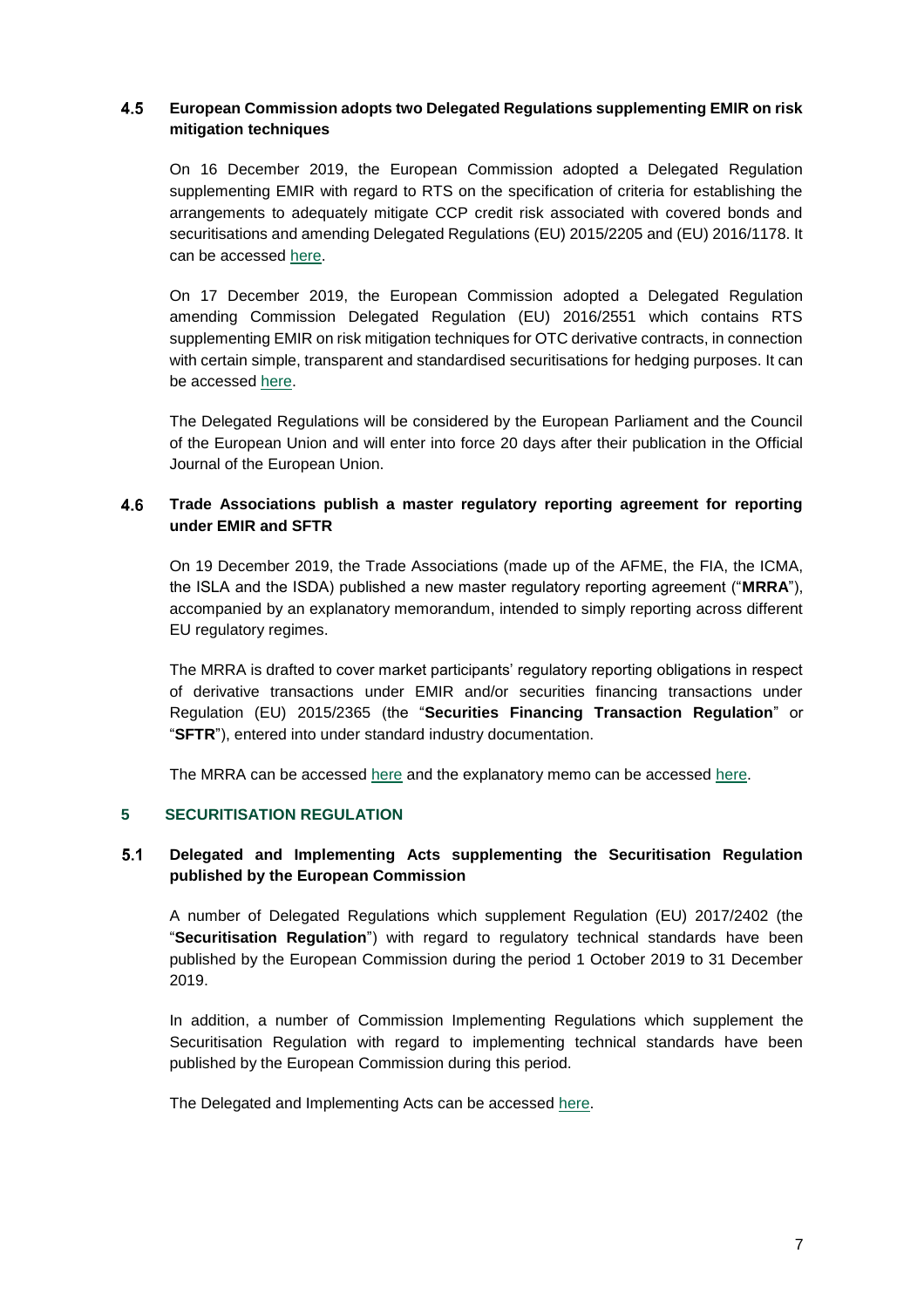#### $5.2$ **ESMA publishes updated version of Q&As on Securitisation Regulation**

On 15 November 2019, ESMA published an updated version of its Q&As on the Securitisation Regulation.

The updated Q&As can be accessed [here.](https://www.esma.europa.eu/sites/default/files/library/esma33-128-563_questions_and_answers_on_securitisation.pdf)

#### <span id="page-7-0"></span>**6 BENCHMARKS REGULATION**

#### $6.1$ **European Commission publishes consultation on review of the Benchmarks Regulation**

On 11 October 2019, the European Commission published a consultation on a review of Regulation (EU) 2016/1011 (the "**Benchmarks Regulation**").

The consultation closed on 6 December 2019 and the European Commission is expected to submit a report to the European Parliament and Council of the European Union by 1 January 2020.

The consultation can be accessed [here.](https://ec.europa.eu/info/sites/info/files/business_economy_euro/banking_and_finance/documents/2019-benchmark-review-consultation-document_en.pdf)

#### $6.2$ **ESMA publishes updated version of its Q&As on the Benchmarks Regulation**

On 11 December 2019, ESMA published an updated version of its Q&As on the Benchmarks Regulation.

The updated Q&As can be accessed [here.](https://www.esma.europa.eu/sites/default/files/library/esma70-145-114_qas_on_bmr.pdf)

#### <span id="page-7-1"></span>**7 EUROPEAN SECURITIES AND MARKETS AUTHORITY ("ESMA")**

#### $7.1$ **ESMA publishes final report on draft RTS under Article 25 of the ELTIF Regulation**

On 10 December 2019, ESMA published its final report on draft RTS issued under Regulation (EU) 2015/760 (the "**ELTIF Regulation**") in respect of European long-term investment funds ("**ELTIFs**").

The report addresses cost disclosure requirements applicable to ELTIF managers.

Upon completion of the review of the Delegated Regulation 2017/653 (the "**PRIIPS Delegated Regulation**"), ESMA will assess the most appropriate way to finalise the draft RTS as regards applicable cost disclosure requirements for ELTIFs. Based on this assessment, ESMA may carry out another round of consultation on the revised proposed RTS.

The report can be accessed [here.](https://www.esma.europa.eu/sites/default/files/library/esma34-46-91_final_report_on_rts_under_article_25_of_the_eltif_regulation_0.pdf)

#### <span id="page-7-2"></span>**8 INTERNATIONAL ORGANISATION OF SECURITIES COMMISSIONS ("IOSCO")**

#### $8.1$ **IOSCO publishes final report on framework for assessing leverage in investment funds**

On 13 December 2019, IOSCO published its final report setting out recommendations for a "two step" framework assessing leverage in investment funds that may pose stability risks as follows: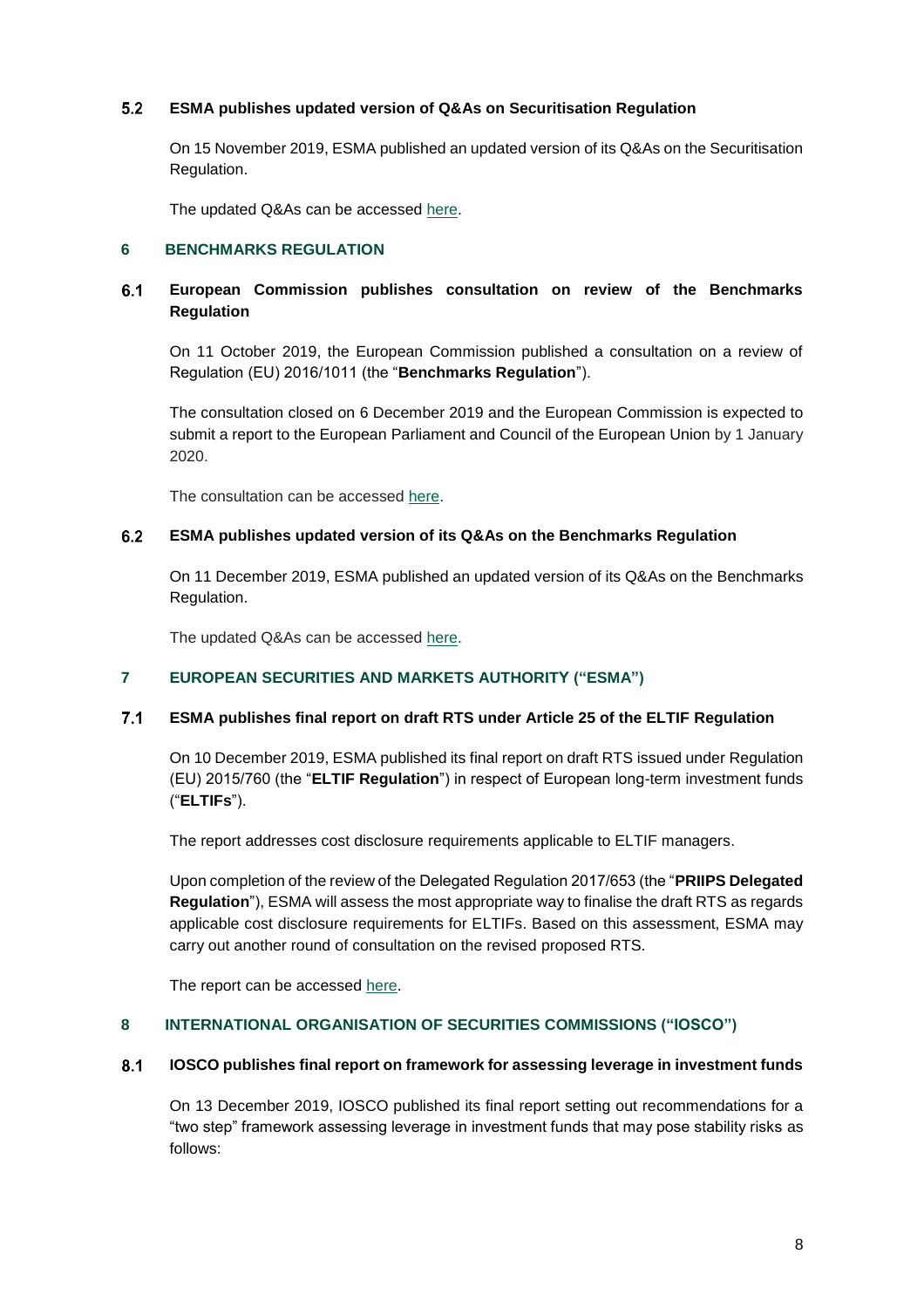- Step 1 indicates how regulators could exclude from consideration funds that are unlikely to produce financial stability risks, while identifying a subset of funds for further analysis that may pose such risks.
- Step 2 consists of a risk-based analysis of the subset of funds identified in Step 1. A set of tools for each step is offered, which can be adjusted to the needs of a jurisdiction and the characteristics of funds.

IOSCO shall, incrementally over time, publish an annual report reflecting leverage trends within the asset management industry at the global level. The first report is scheduled to be published in 2021.

The report can be accessed [here.](https://www.iosco.org/library/pubdocs/pdf/IOSCOPD645.pdf)

#### <span id="page-8-0"></span>**9 MARKET ABUSE REGULATION ("MAR")**

#### $9.1$ **ESMA publishes consultation paper on MAR review report**

On 3 October 2019, ESMA published a consultation paper on the review report of Regulation (EU) 596/2014 ("**MAR**"). The consultation paper covers the scope of MAR and analyses whether it should be extended to include spot FX contracts. It also addresses buy-back programmes, inside information, collective investment undertakings and market surveillance by national competent authorities.

The consultation closed on 29 November 2019 and can be accessed [here.](https://www.esma.europa.eu/sites/default/files/library/mar_review_-_cp.pdf)

#### $9.2$ **ESMA publishes final report with draft RTS on co-operation arrangements under MAR**

On 8 October 2019, ESMA published a final report containing draft RTS on co-operation arrangements under MAR between national competent authorities and the supervisory authorities of third countries.

ESMA has submitted the draft RTS to the European Commission for endorsement.

A copy of the final report can be accessed [here.](https://www.esma.europa.eu/press-news/esma-news/esma-adopts-mar-standards-supervisory-cooperation)

#### <span id="page-8-1"></span>**10 PROSPECTUS REGULATION**

#### **ESMA publishes guidelines on risk factors under the Prospectus Regulation**

On 1 October 2019, ESMA published its final guidelines on risk factors under Regulation (EU) 2017/1129 (the "**Prospectus Regulation**").

The final guidelines can be accessed [here.](https://www.esma.europa.eu/sites/default/files/library/esma31-62-1293_guidelines_on_risk_factors_under_the_prospectus_regulation.pdf)

#### **ESMA publishes updated list of national thresholds below which the obligation to publish a prospectus does not apply**

On 2 December 2019, ESMA published an updated list of national thresholds below which the obligation to publish a prospectus does not apply.

ESMA's list can be accessed [here.](https://www.esma.europa.eu/sites/default/files/library/esma31-62-1193_prospectus_thresholds.pdf)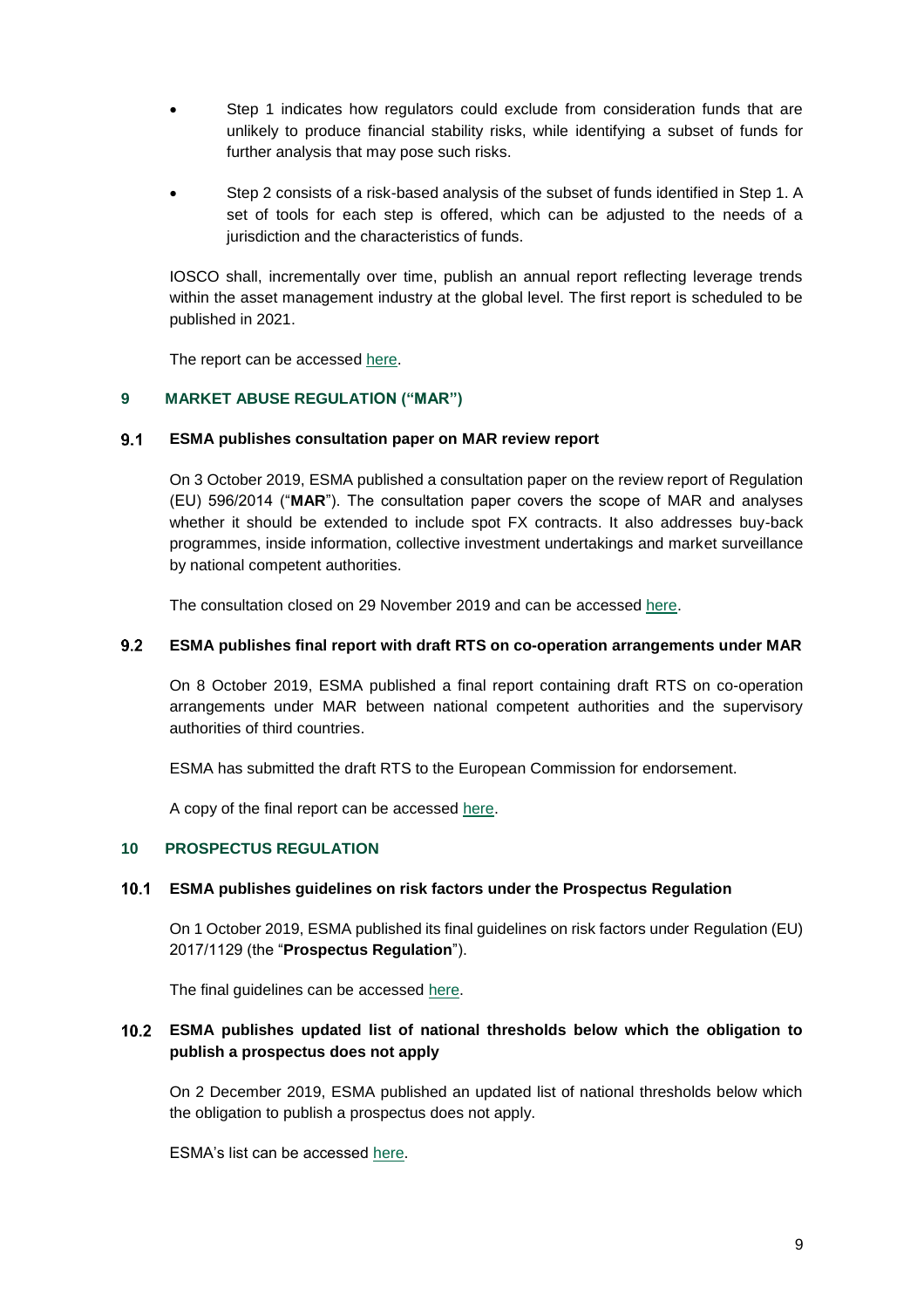#### **ESMA publishes updated version of its Q&As on the Prospectus Regulation**

On 4 December 2019, ESMA published an updated version of its Q&As on the Prospectus Regulation.

A copy of the Q&As on the Prospectus Regulation can be accessed [here.](https://www.esma.europa.eu/press-news/esma-news/esma-updates-its-qas-relating-prospectus-regulation-0)

#### **ESMA publishes final report on draft RTS amending Prospectus Delegated Regulation**

On 4 December 2019, ESMA published its final report on the draft RTS which makes minor amendments to Delegated Regulation (EU) 2019/979 (the "**Prospectus Delegated Regulation**").

The report can be accessed [here.](https://www.esma.europa.eu/sites/default/files/library/esma31-59-1417_esma_amendments_to_an_rts_relating_to_the_pr.pdf)

# <span id="page-9-0"></span>**11 CENTRAL BANK OF IRELAND**

### **Central Bank's Michael Hodson delivers speech on key topics to be considered by INEDs**

On 7 October 2019, Michael Hodson, the Central Bank's Director of Asset Management and Investment Banking, delivered a speech to the independent non-executive director ("**INED**") community. In his speech, Mr. Hodson covered:

- Fund Management Company Effectiveness (better known as CP86);
- A number of key topics from a regulatory perspective, such as sustainable finance, cyber security, corporate governance, liquidity management and the regulatory landscape generally; and
- Brexit.

The Central Bank is expected to issue a Dear CEO letter on cyber-security risk management. The Central Bank is also expected to issue a Dear CEO letter on the risk framework controls and documentation which firms should implement and update annually.

The Central Bank emphasised the need of Boards to take appropriate actions relating to management of liquidity risk as outlined in the Central Bank's Dear CEO letter of 7 August 2019.

The Central Bank noted that the principles set down in the 2019 EBA Guidelines on Outsourcing Arrangements will be relevant to fund management companies (although these entities are not subject to the EBA guidelines).

A copy of the speech can be accessed [here.](https://www.centralbank.ie/news/article/speech-michael-hodson-ineds-07-october-2019)

# **Central Bank's Colm Kincaid delivers speech on the Regulatory Philosophy and Priorities in Funds**

On 15 October 2019, Colm Kincaid, Director of Securities and Markets Supervision of the Central Bank, delivered a speech entitled "Our Regulatory Philosophy and Priorities in Funds". In his speech, Mr. Kincaid highlighted that the Central Bank of Ireland has identified five overarching priority themes, as follows: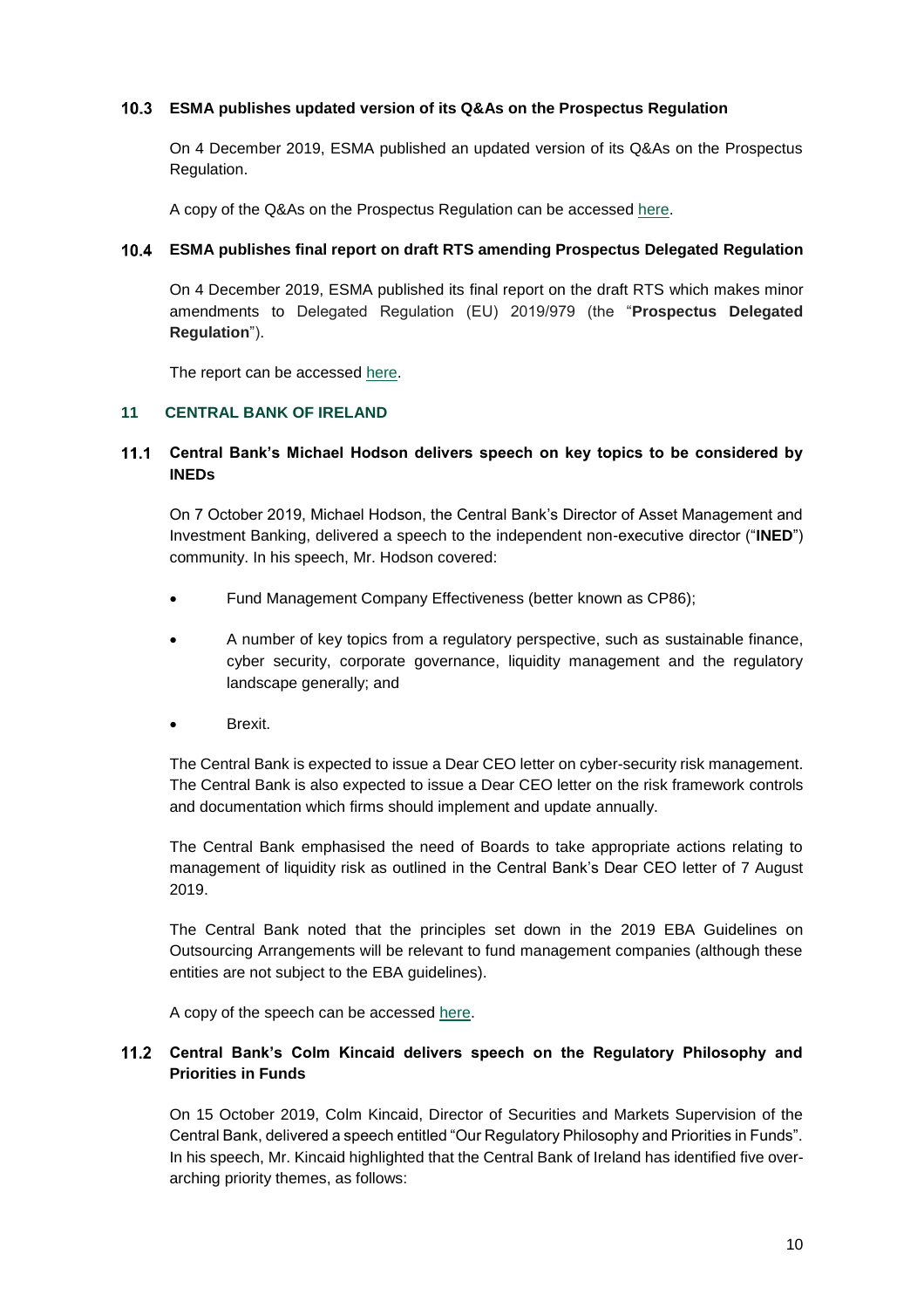- Brexit;
- strengthening resilience (such the Central Bank's supervisory engagement with supervised entities under its PRISM model, its focus on liquidity management and the use of leverage in funds);
- strengthening consumer/investor protection (such as the Central Bank's work on closet-indexing and the Central Bank's ongoing work in respect of CP86);
- enhancing organisational capability (such as the work of the Central Bank of Ireland in developing its innovation hub); and
- engaging and influencing (such as the Central Bank's work on ETFs).

Mr. Kincaid's speech can be accessed [here.](https://www.centralbank.ie/news/article/speech-philosophy-priorities-funds-colm-kincaid-15-oct-2019)

# **Central Bank's Derville Rowland delivers speech on the Senior Executive Accountability Regime**

On 22 October 2019, Derville Rowland, Director General of the Central Bank of Ireland (CBI), delivered a speech in relation to the proposed Senior Executive Accountability Regime ("**SEAR**"). In her speech, Ms. Rowland indicates that the Central Bank the proposed SEAR regime will be complimented by enhancements to the current Fitness & Probity ("**F&P"**) regime.

The speech can be accessed [here.](https://centralbank.ie/news/article/speech-senior-executive-accountability-regime-derville-rowland-22-oct-2019)

#### **Central Bank launches ASP sanctions guidance**

On 14 November 2019, the Central Bank launched ASP sanctions guidance, providing detail on the sanctioning factors which it takes into account when imposing sanctions in enforcement cases under its Administrative Sanctions Procedure ("**ASP**").

The ASP sanctions guidance can be accessed [here.](https://www.centralbank.ie/docs/default-source/regulation/how-we-regulate/enforcement/administrative-sanctions-procedure/asp-sanctions-guidance.pdf)

In addition, please see the Dillon Eustace article entitled 'Central Bank launches ASP Sanctions Guidance' (15 November 2019) which can be accessed [here.](https://www.dilloneustace.com/uploads/files/Central-Bank-launches-ASP-Sanctions-Guidance.pdf)

# **Central Bank announces changes to the post-authorisation process for UCITS and RIAIFs**

On 28 November 2019, the Central Bank wrote to the IFIA to announce changes with respect to the post-authorisation submission process for UCITS and RIAIFs. The post-authorisation submissions process will move from hard copy to soft copy, therefore, from 9 December 2019, all post-authorisation submissions should be sent by soft copy in accordance with the Central Bank guidelines.

The Central Bank announcement can be accessed [here.](https://www.irishfunds.ie/news-knowledge/news/regulatory-information-central-bank-changes-to-the-post-authorisation-submission-process-for-ucits)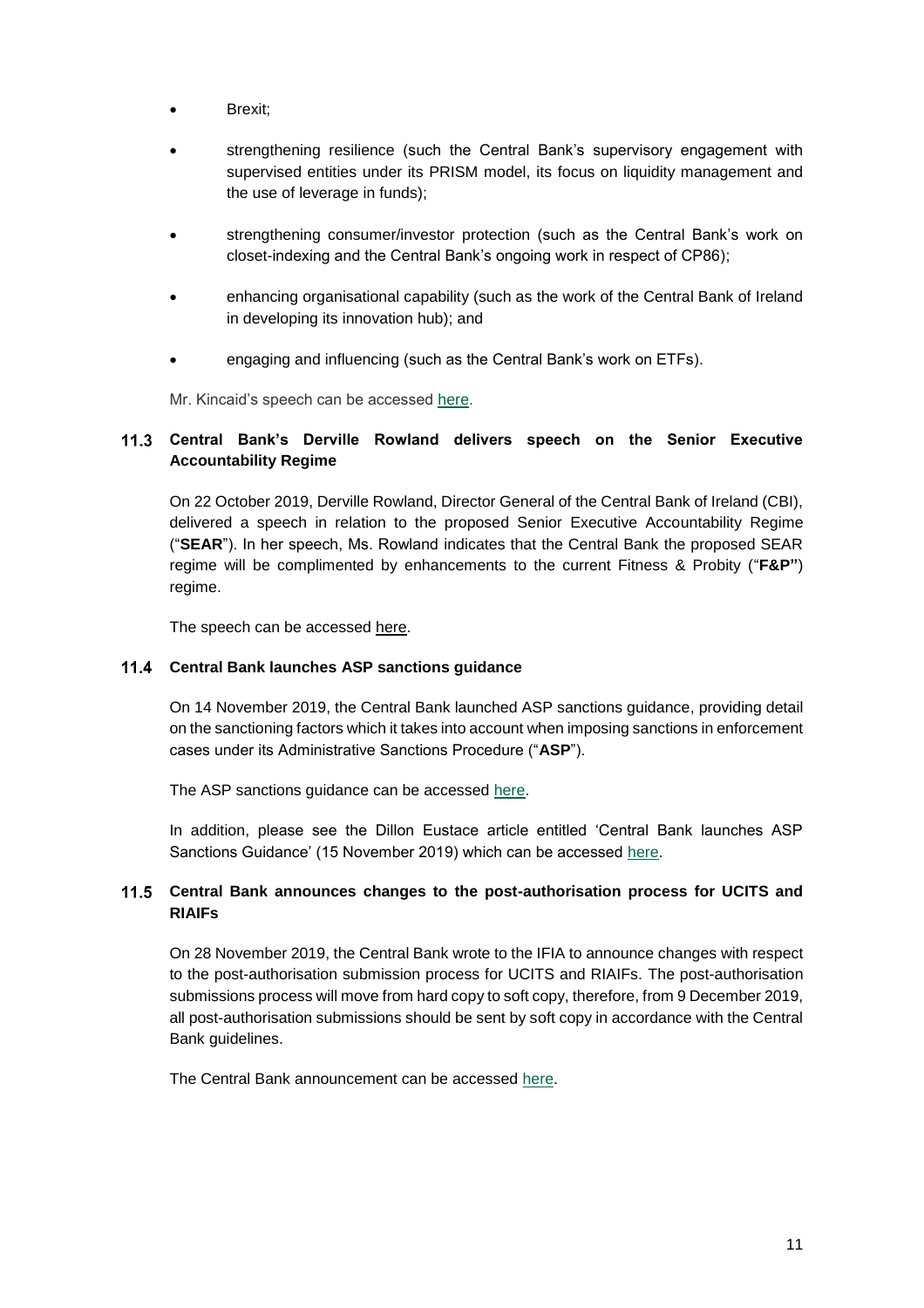#### **Central Bank's Michael Hodson delivers speech on the asset management sector**

On 3 December 2019, Michael Hodson, Director of Asset Management and Investment Banking of the Central Bank, delivered a speech entitled "Resilience in the face of changing winds". Topics of note include:

- CP86 review: the Central Bank is scheduled to commence its on-site inspections in the coming weeks, and these will continue into the first quarter of 2020. The Central Bank is expected to communicate with the Funds Industry in the second half of 2020. This may include a Dear CEO letter, consultation and/or risk mitigation programmes.
- Evolving supervision: the Central Bank intends to communicate with industry in the coming weeks on the first phase of changes to prudential impact models for fund service providers and asset managers (i.e. potential changes to their impact categorisation under the PRISM regime which are likely to take effect in 2020); and
- Supervisory priorities for 2020: these include (i) the conclusion of the CP86 review; (ii) further consultation work on errors in investment funds; and (iii) a focus on liquidity and leverage.

A copy of the speech can be accessed [here.](https://www.centralbank.ie/news/article/speech-resilience-in-the-face-of-changing-winds-michael-hodson-3-december-2019)

# <span id="page-11-0"></span>**12 ANTI-MONEY LAUNDERING ("AML") / COUNTER-TERRORIST FINANCING ("CTF")**

### **Joint Committee of ESAs publishes opinion on money laundering and terrorist financing risks**

On 4 October 2019, the Joint Committee of European Supervisory Authorities ("**ESAs**") published an opinion on current and emerging money laundering and terrorist financing risks affecting the European Union's financial sector.

The opinion identifies the primary cross-sectoral risks which arise from Brexit, new technologies, virtual currencies, legislative divergence, divergent supervisory practices weaknesses in internal controls, terrorist financing and de-risking. The Joint Committee has also proposed a number of potential mitigating actions for national competent authorities.

The opinion can be accessed [here.](https://eba.europa.eu/documents/10180/2622242/Joint+Opinion+on+the+risks+on+ML+and+TF+affecting+the+EU%27s+financial+sector.pdf)

# **Council of the European Union publishes note on the identification of high-risk third countries under MLD4**

On 10 October 2019, the Council of the European Union published a note to COREPER relating to the identification of high-risk third countries under Article 9 of Directive (EU) 2015/849 ("**MLD4**").

The note attaches an outline by the European Commission of the key elements of a refined methodology for identifying high-risk third countries. These include the following:

- Interaction between the European Union and the Financial Action Task Force ("**FATF**") listing processes;
- Enhanced engagement with the third countries, through a staged approach; and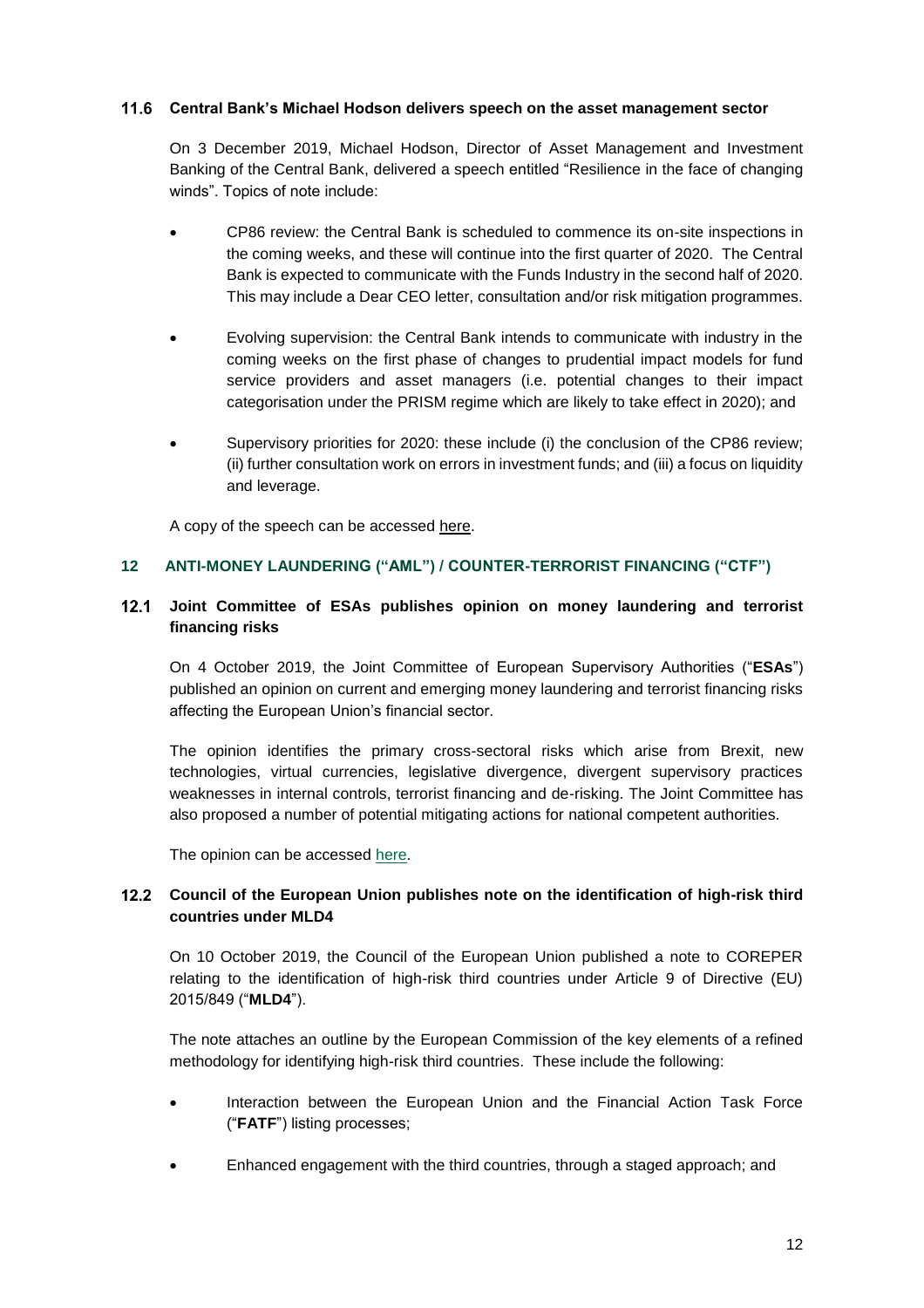Consultation with experts of member states at every stage of the process, including consultation with law enforcement agencies, intelligence services and financial intelligence units.

The note can be accessed [here.](https://data.consilium.europa.eu/doc/document/ST-12418-2019-INIT/en/pdf)

# **FATF publishes list of jurisdictions with AML/CFT deficiencies**

On 18 October 2019, the FATF published a list identifying several jurisdictions that have strategic AML/CFT deficiencies. Each jurisdiction has provided a written high-level political agreement to address the identified deficiencies. The jurisdictions are:

- The Bahamas;
- Botswana;
- Cambodia;
- Ghana;
- Iceland;
- Mongolia;
- Pakistan;
- Panama;
- Syria;
- Trinidad and Tobago;
- Yemen; and
- Zimbabwe.

Additionally, the FATF confirmed that three jurisdictions, Ethiopia, Sri Lanka and Tunisia are no longer subject to monitoring. The FATF continues to identify additional jurisdictions, on an ongoing basis, that pose a risk to the international financial system.

The FATF publication can be accessed [here.](http://www.fatf-gafi.org/publications/high-risk-and-other-monitored-jurisdictions/documents/fatf-compliance-october-2019.html)

# **FATF issues public statement on DPRK and Iran**

On 18 October 2019, the FATF issued a public statement calling on its members and other jurisdictions to apply counter-measures to protect the international financial system from the ongoing and substantial money laundering and financing of terrorism risks. The specific risks apply to the Democratic Peoples' Republic of Korea ("**DPRK**") and Iran.

The FATF urges all jurisdictions to advise their financial institutions to give special attention to business relationships and transactions with the DPRK, including DPRK companies, financial institutions, and those acting on their behalf, and to adopt all measures to facilitate targeted financial sanctions.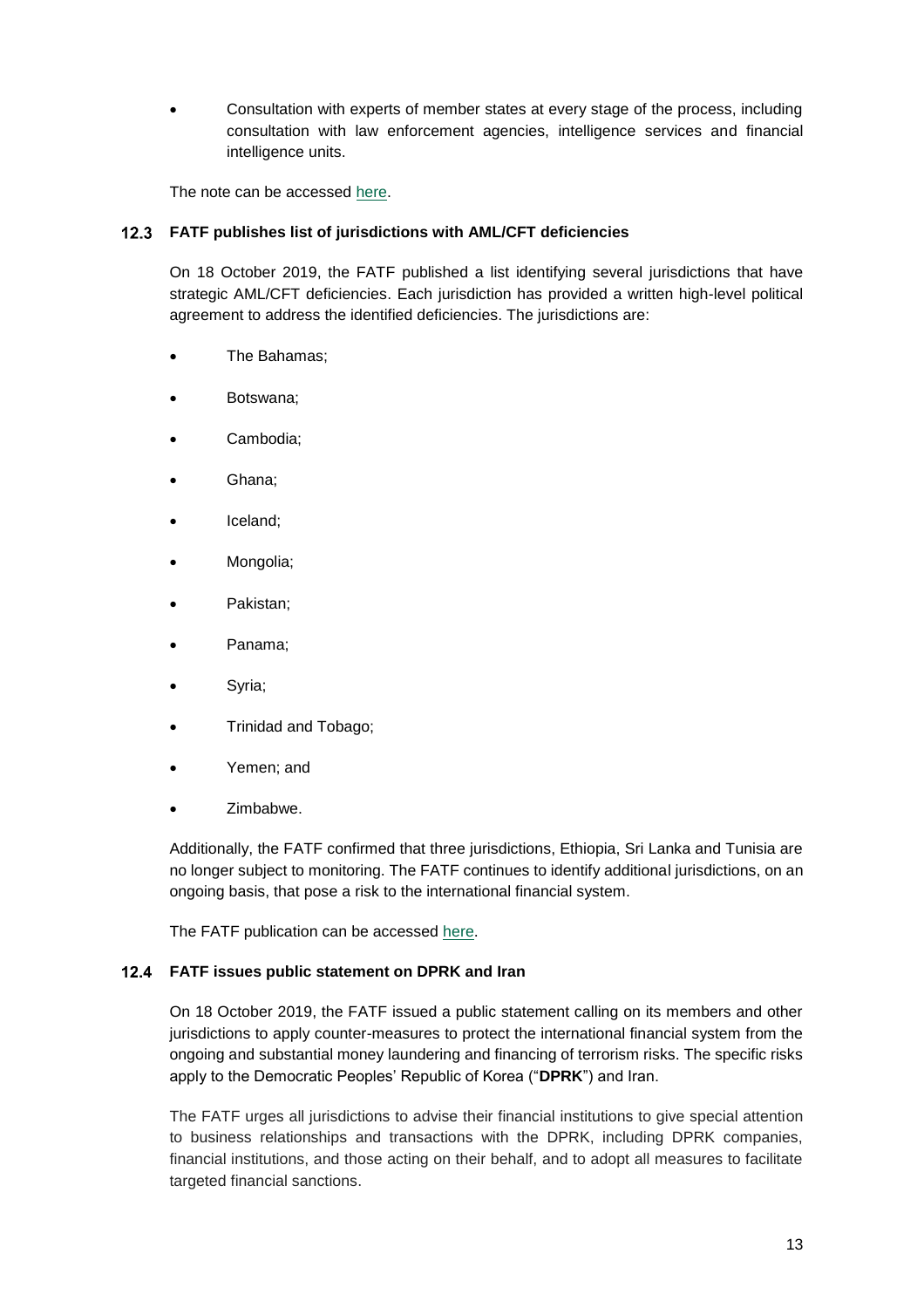In June 2016, the FATF welcomed Iran's high-level political commitment to address its strategic AML/CFT deficiencies. However in October 2019, the FATF noted that there are still items not completed. The FATF urges all jurisdictions to continue to advise their financial institutions to apply enhanced due diligence with respect to business relationships and transactions with natural and legal persons from Iran, consistent with FATF Recommendations.

The FATF publication can be accessed [here.](http://www.fatf-gafi.org/publications/high-risk-and-other-monitored-jurisdictions/documents/public-statement-october-2019.html)

#### **FATF publishes report on best practices on beneficial ownership for legal persons**

On 25 October 2019, the FATF published a report on best practices on beneficial ownership for legal persons. The report has been published in advance of Directive (EU) 2018/843 ("**MLD5**") which is required to be transposed by 10 January 2020.

The results of the FATF mutual evaluations indicate that jurisdictions find it challenging to achieve a satisfactory level of transparency regarding the beneficial ownership of legal persons. The paper aims to provide suggested solutions, supported by cases and examples of best practices from delegations.

The paper also identifies suggested key features of an effective system, which include adequate risk assessment; adequacy, accuracy and timeliness of information on beneficial ownership; access by competent authorities; forbidding or immobilising bearer shares and nominee arrangements; and effective, proportionate and dissuasive sanctions.

The paper can be accessed [here.](http://www.fatf-gafi.org/media/fatf/documents/Best-Practices-Beneficial-Ownership-Legal-Persons.pdf)

#### **FATF publishes consultation on draft guidance on digital identity**

On 31 October 2019, the FATF published a consultation on draft guidance on digital identity. The guidance is intended to clarify how digital ID systems can be used to conduct certain elements of customer due diligence in order to help governments, financial institutions and other relevant entities to apply a risk-based approach to the use of digital identification for customer due diligence.

The FATF sought feedback on particular areas and specific proposals regarding the text of the draft guidance. In particular, the FATF sought to hear from financial institutions, virtual asset service providers and other regulated entities.

The consultation closed on 29 November 2019 and can be accessed [here.](https://protect-eu.mimecast.com/s/x2GgCW6NvhJ25Btnw8sbW?domain=email.practicallaw.com)

#### **BCBS publishes consultation on guidelines on cooperation between prudential and AML/CFT supervision**

On 8 November 2019, the BCBS published a consultation on guidelines on the interaction and cooperation between prudential and AML/CFT supervision.

The proposed guidelines are intended to enhance the effectiveness of the supervision of banks' money laundering and financing of terrorism risk management, consistent with the goals and objectives of the standards issued by the FATF.

The BCBS is welcoming feedback until 6 February 2020. The consultation can be accessed [here.](https://www.bis.org/bcbs/publ/d483.pdf)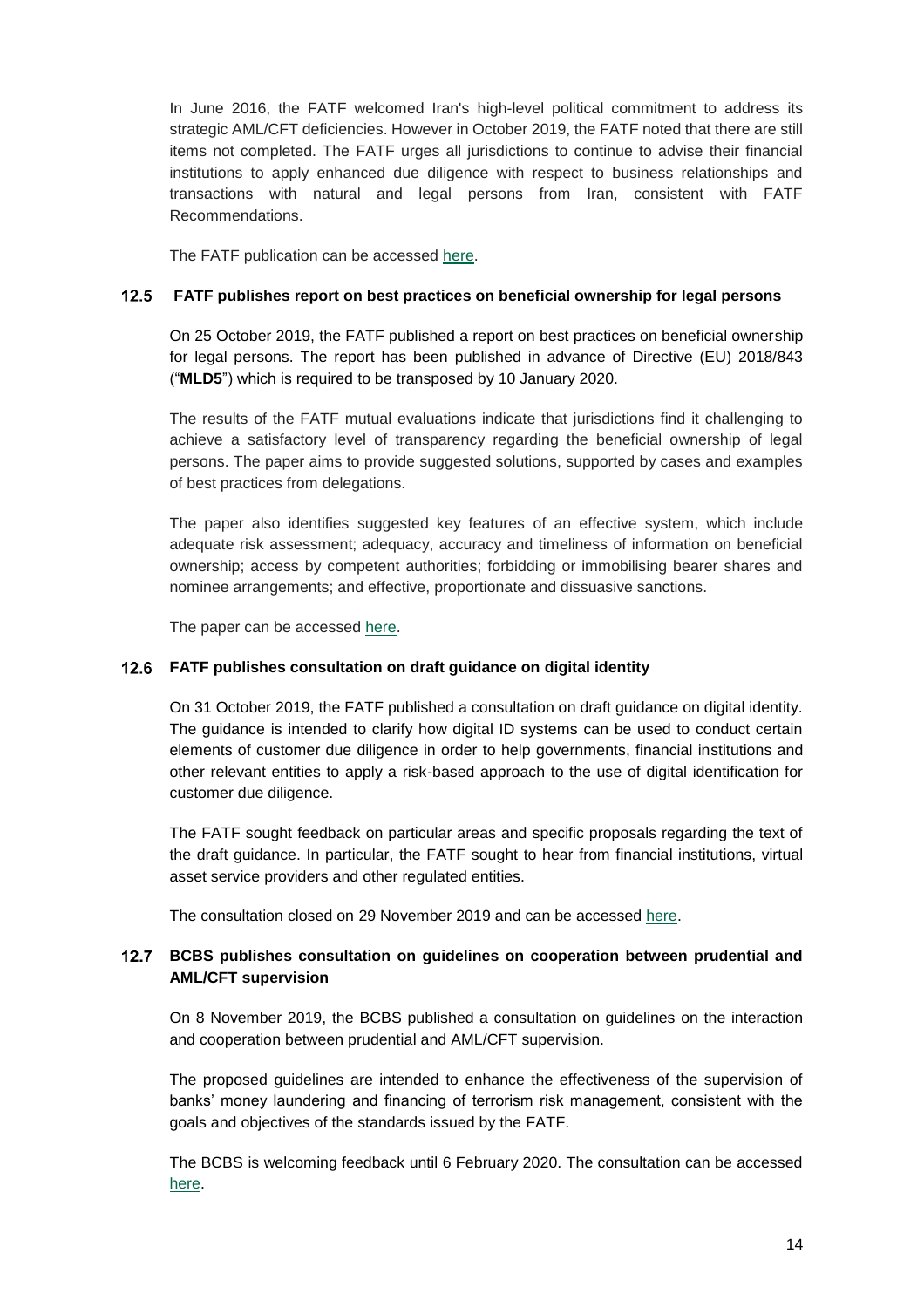#### **FATF publishes follow up report on Ireland's AML and CFT measures**

On 12 November 2019, the FATF published a follow-up report and technical compliance rerating in relation to Ireland's anti-money laundering and counter-terrorist financing measures.

The report provides that Ireland is currently compliant with 17 recommendations of the 40 FATF recommendations and largely compliant with 16 of them. It remains partially compliant with 7 of the 40 recommendations.

Ireland will move from enhanced to regular follow-up and will continue to report back to the FATF on progress to strengthen its implementation of AML/CFT measures.

The report can be accessed [here.](http://www.fatf-gafi.org/media/fatf/documents/reports/mer4/Follow-Up-Report-Ireland-2019.pdf)

# **Publication of European Union (Money Laundering and Terrorist Financing) Regulations 2019**

On 25 November 2019, the European Union (Money Laundering and Terrorist Financing) Regulations 2019 [S.I. No. 578] (the "**Regulations**") were published. The Regulations amend the primary AML and CFT legislation in Ireland and have been introduced to give further effect to MLD4.

The Regulations came into effect on 18 November 2019 and can be accessed [here.](http://www.irishstatutebook.ie/eli/2019/si/578/made/en/print)

Please see the Dillon Eustace article entitled 'New AML/CFT requirements' (3 December 2019) for further details which can be accessed [here.](https://www.dilloneustace.com/uploads/images/New-AML_CFT-Regulations_Dec_2019.pdf)

# **Criminal Justice (Money Laundering and Terrorist Financing) (Amendment) (Cross Border Crime Agency) Bill 2019**

On 19 December 2019, the Criminal Justice (Money Laundering and Terrorist Financing) (Amendment) (Cross Border Crime Agency) Bill 2019 (the "**Bill**") completed Dáil Éireann, First Stage (whereby the Bill is initiated or presented to the House). The purpose of the Bill is to establish, on a statutory basis, a cross-border crime agency.

The Bill, when enacted, will amend the Criminal Justice (Money Laundering and Terrorist Financing) Act 2010 in order to establish a statutory agency to investigate and report on criminal activity between Northern Ireland and this jurisdiction.

The Bill's progress can be tracked [here.](https://www.oireachtas.ie/en/bills/bill/2019/108/)

#### **FATF publishes new consolidated assessment ratings**

For the period 1 October 2019 to 31 December 2019, the FATF updated the consolidated assessment ratings which provide a summary of: (1) the technical compliance; and (2) the effectiveness of the compliance, of the assessed parties against the 2012 FATF Recommendations on combating money laundering and the financing of terrorism & proliferation. The FATF also released new mutual evaluations for the same period.

The updated consolidated rating table can be accessed [here](https://www.fatf-gafi.org/publications/mutualevaluations/documents/assessment-ratings.html) and the full set of reports for each country can be accessed [here.](http://www.fatf-gafi.org/publications/mutualevaluations/?hf=10&b=0&s=desc(fatf_releasedate))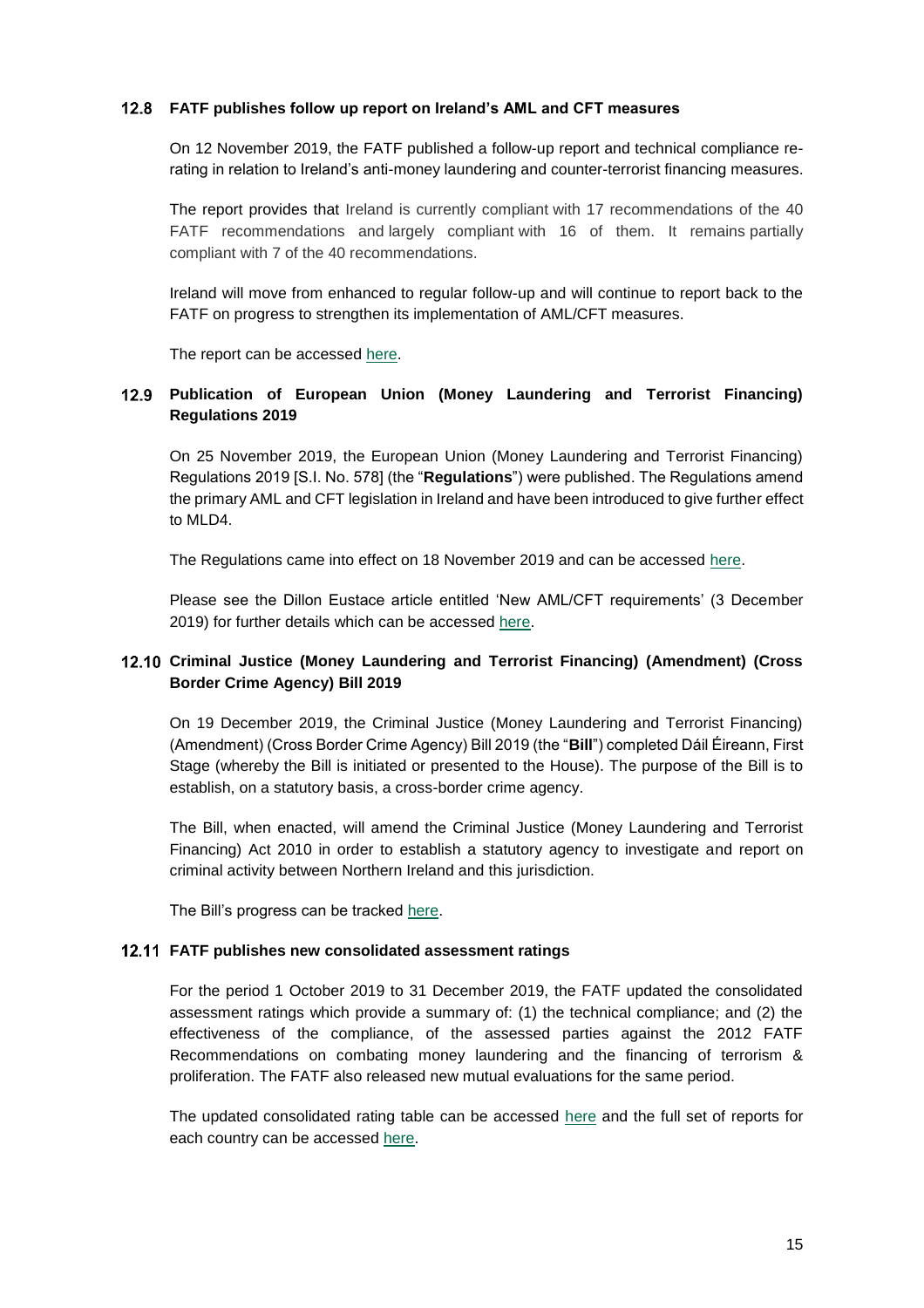# <span id="page-15-0"></span>**13 DATA PROTECTION / GENERAL DATA PROTECTION REGULATION ("GDPR") / CYBER SECURITY**

#### **Data Protection Commission publishes FAQs on Brexit**

On 11 October 2019, the Data Protection Commission published Frequently Asked Questions ("**FAQs**") on Brexit. The FAQs address the potential impact of Brexit, in the context of a "nodeal" scenario, on the data protection obligations of Irish controllers which transfer personal data to the UK.

The Frequently Asked Questions can be accessed [here.](https://www.dataprotection.ie/sites/default/files/uploads/2019-10/Brexit%20FAQ_pdf.pdf)

#### **Data Protection Commission publishes updated guidance note on personal data breach notifications under GDPR**

On 21 October 2019, the Data Protection Commission published an updated guidance note on personal data breach notifications under the General Data Protection Regulation 2016/679 ("**GDPR**"). The guidance note aims to give practical advice to data controllers on how to handle data breaches and navigate the mandatory data breach notification regime, which was introduced by GDPR in May 2018.

The guidance note is designed to help controllers understand two primary obligations:

- The notification of any personal data breach to the Data Protection Commission (unless the controller can demonstrate that the breach is unlikely to result in a risk to data subjects); and
- The communication of that breach to data subjects, where the breach is likely to result in a high risk to data subjects.

The guidance note can be accessed [here.](https://www.dataprotection.ie/sites/default/files/uploads/2019-10/Data%20Breach%20Notification_Practical%20Guidance_Oct19.pdf)

#### **Reports published by the European Commission and by the European Data Protection Board on third annual joint review of the EU-U.S. Privacy Shield**

On 23 October 2019, the European Commission published its report on the third annual joint review of the functioning of the EU-U.S. Privacy Shield. The review addresses the practical implementation and day-to-day functionality of the Privacy Shield.

The report confirms that the U.S. continues to ensure an adequate level of protection for personal data transferred under the Privacy Shield from the European Union to participating companies in the U.S. Since the second annual review, there have been a number of improvements in the functioning of the framework.

However, the Commission notes that certain steps should be taken to ensure the effective functioning of the Privacy Shield in practice. This includes further strengthening the (re)certification process for companies who want to participate by shortening the time of the (re)certification process; expanding compliance checks, including concerning false claims of participation in the framework; and developing additional guidance for companies related to human resources data.

On 12 November 2019, the European Data Protection Board ("**EDPB**") published its report on the third annual joint review. The EDPB welcomes the efforts made by the U.S. authorities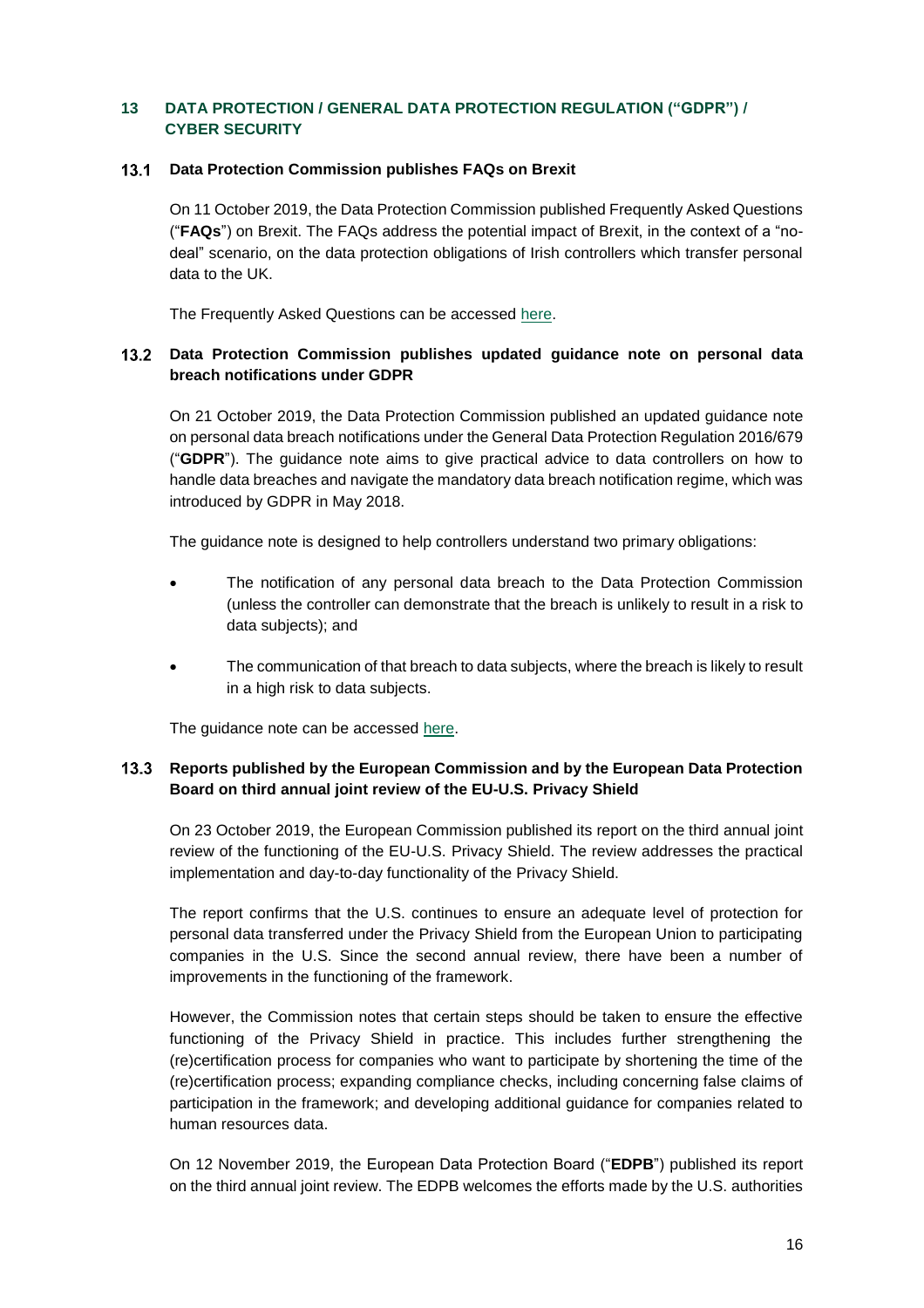to implement the Privacy Shield, but notes that substantial compliance checks with the substance of the Privacy Shield's principles remain concerning.

The Commission report can be accessed [here](https://ec.europa.eu/info/sites/info/files/report_on_the_third_annual_review_of_the_eu_us_privacy_shield_2019.pdf) and the EDPB report can be accessed [here.](https://edpb.europa.eu/sites/edpb/files/files/file1/edpbprivacyshield3rdannualreport.pdf_en.pdf)

# **Data Protection Commission publishes updated guidance note on Data Protection Impact Assessments**

On 29 October 2019, the Data Protection Commission published an updated guidance note on Data Protection Impact Assessments ("**DPIAs**"). The guidance note is designed to assist data controllers and data processors whose business activities may require them to carry out a DPIA.

The guidance note discusses when a DPIA is required and the benefits of conducting a DPIA. It also provides an overview of the steps involved in carrying out a DPIA.

The guidance note can be accessed [here.](https://www.dataprotection.ie/sites/default/files/uploads/2019-10/Guide%20to%20Data%20Protection%20Impact%20Assessments%20%28DPIAs%29_Oct19_0.pdf)

#### **Data Protection Commission publishes FAQs on data subject access requests**

On 30 October 2019, the Data Protection commission published Frequently Asked Questions ("**FAQs**") on data subject access requests.

The FAQs address when an individual is entitled to make an access request; what information an individual is entitled to make when they make an access request; and the specific formalities required for a valid access request.

The FAQs can be accessed [here.](https://www.dataprotection.ie/sites/default/files/uploads/2019-10/FAQ%20Guide%20to%20Data%20Subject%20Access%20Requests_Oct19.pdf)

#### 13.6 **Data Protection Commission publishes note on the restrictions on the right to data protection**

On 8 November 2019, the Data Protection Commission published a note on the restrictions on the right to data protection. The note explains that although data protection is a fundamental right set out in Article 8 of the EU Charter of Fundamental Rights, the right to data protection must always be balanced against other fundamental rights. The following are examples of limitations within the data protections rights as set out in the GDPR:

- The right to obtain a copy of your personal information under the rights of access or portability should not adversely affect the rights and freedoms of others.
- Certain data protection rights only apply in certain circumstances. For example, the right to "be forgotten" only applies under certain conditions, such as where the personal data is no longer required for the purpose it was originally collected.
- In certain very limited cases, the GDPR allows organisations to charge a reasonable fee for responding to a request, or even to refuse to act on a request, if the request is "manifestly unfounded or excessive".

The note can be accessed [here.](https://www.dataprotection.ie/en/news-media/blogs/data-protection-not-absolute-right)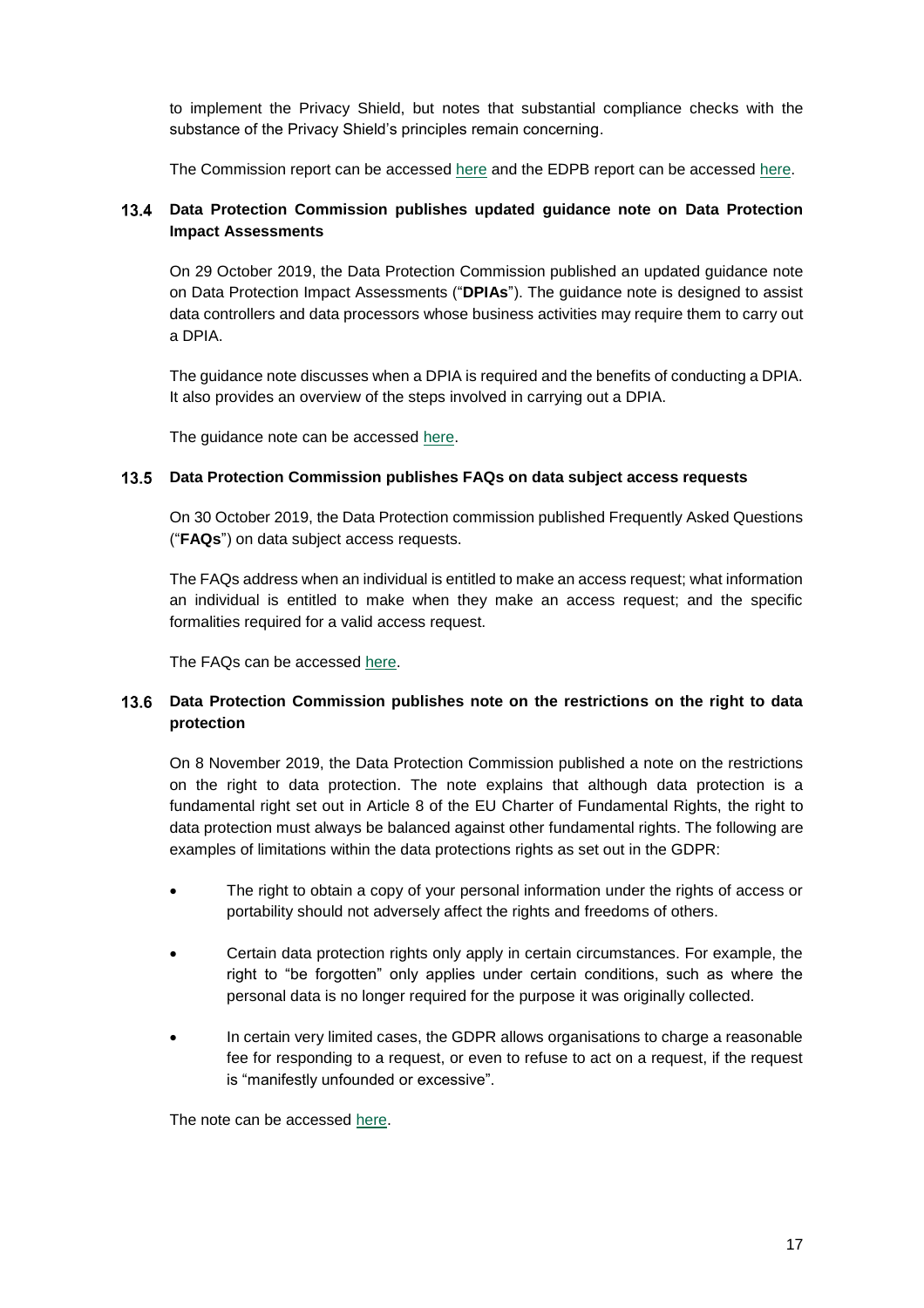#### **EDPB adopts updated guidelines on the territorial scope of the GDPR**

On 12 November 2019, the EDPB adopted updated guidelines on the territorial scope of the GDPR. The guidelines were initially adopted by the EDPB on 16 November 2018 and have been updated to reflect contributions and feedback received in response to a public consultation.

The guidelines can be access [here.](https://www.datatilsynet.dk/media/7933/edpb-guideline-3-2018-territorial-scope.pdf)

# **Data Protection Commission publishes guidance for organisations engaging cloud service providers**

On 12 November 2019, the Data Protection Commission published guidance for organisations engaging cloud service providers.

The guidance addresses the obligations on data controllers under the GDPR to process personal data using "appropriate technical or organisational measures" and sets out the security considerations around cloud computing. It also provides information on the key points a cloud service contract should contain.

The guidance can be accessed [here.](https://www.dataprotection.ie/sites/default/files/uploads/2019-11/Guidance%20for%20Engaging%20Cloud%20Service%20Providers_Nov19.pdf)

### **EDPB publishes contribution to the consultation on an additional protocol to the Council of Europe Convention on Cybercrime**

On 13 November 2019, the EDPB published a contribution to the consultation on a draft second additional protocol to the Council of Europe Convention on Cybercrime.

The EDPB contribution focuses on a preliminary assessment of the provisional texts published on 1 October 2019 and in particular the new provisions on direct disclosure of subscriber information and on the giving effect to the orders from another party for expedited production of data.

The contribution can be accessed [here.](https://edpb.europa.eu/sites/edpb/files/files/file1/edpbcontributionbudapestconvention_en.pdf)

#### **EDPB adopts guidelines on data protection by design and by default**

On 13 November 2019, the EDPB adopted guidelines on the obligation of data protection by design and by default as set out in Article 25 of the GDPR.

The guidelines cover elements that controllers must take into account when designing the means of processing data, along with how to ensure that only personal data which is necessary for each specific purpose of the processing is processed.

The guidelines can be accessed [here.](https://edpb.europa.eu/sites/edpb/files/consultation/edpb_guidelines_201904_dataprotection_by_design_and_by_default.pdf)

#### **Data Protection Commission publishes guidance on the lawful bases for processing personal data**

On 17 December 2019, the Data Protection Commission published guidance on the lawful bases for processing personal data. The guidance aims to assist organisations involved in processing personal data to identify the correct legal basis for such processing, and to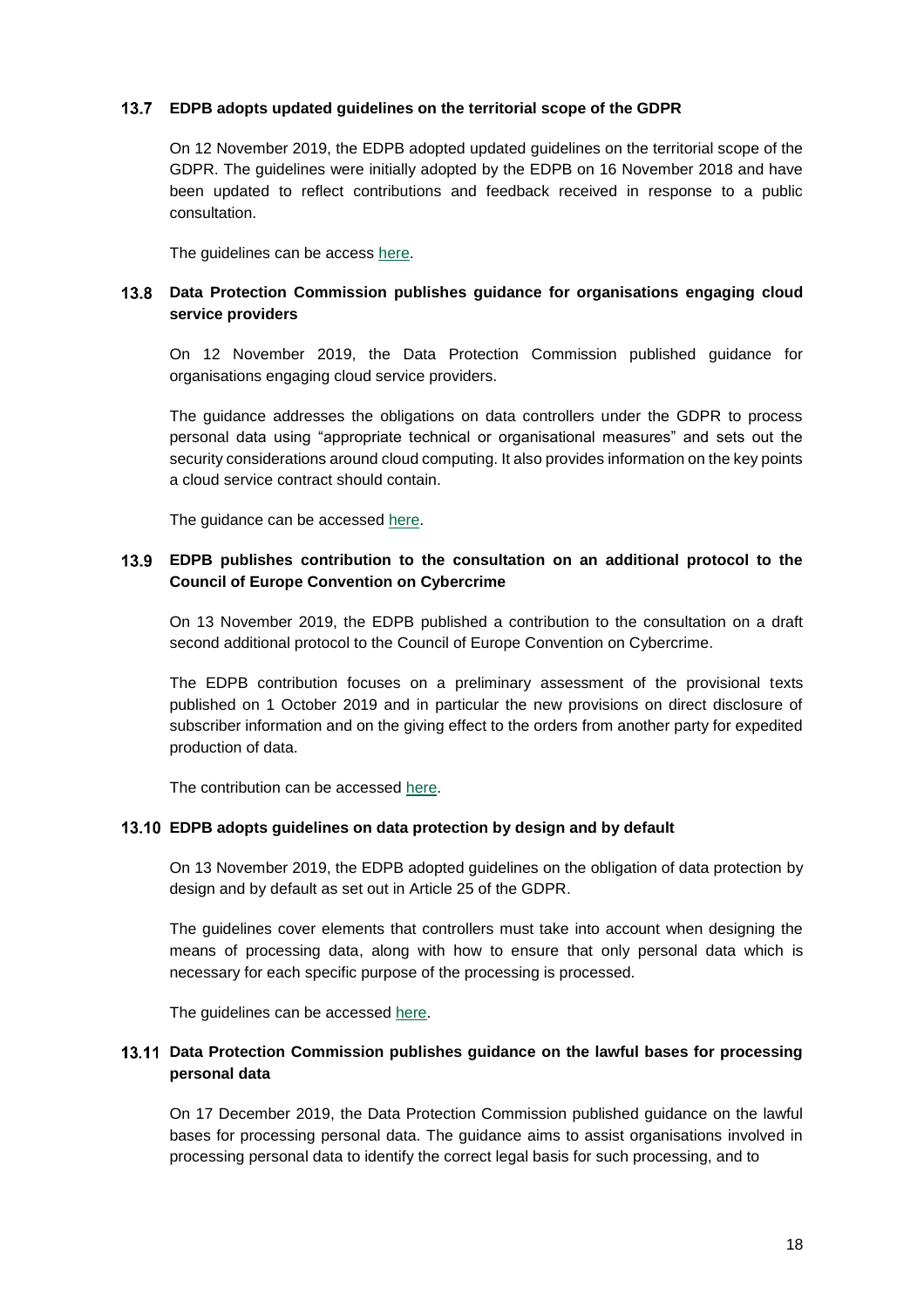Please see the Dillon Eustace article entitled 'Data Protection Commission issues guidance on the lawful bases for processing personal data' (19 December 2019) for further information which can be accessed [here.](https://www.dilloneustace.com/uploads/files/DPC-Guidance-on-Legal-Bases-for-Processing-DE-Client-Briefing_9139212_1.PDF)

The guidance can be accessed [here.](https://www.dataprotection.ie/sites/default/files/uploads/2019-12/Guidance%20on%20Legal%20Bases_Dec19_1.pdf)

#### **Advocate General delivers opinion on validity of SCCs in Schrems II case**

On 19 December 2019, the Advocate General of the Court of Justice of the European Union ("**CJEU**") delivered his opinion on a case brought against Facebook Ireland by Max Schrems concerning the transfer of personal data to the United States (case C-311/18) (the "**Schrems II case**"). He recommended that the CJEU uphold the validity of the standard contractual clauses ("**SCCs**") as a mechanism for transferring personal data outside the European Union.

The Advocate General's opinion, if followed by the CJEU, will be particularly important in the context of Brexit, with many organisations utilising the SCC's as part of their Brexit preparations. The CJEU is expected to make its decision within a few months of the Advocate General's opinion.

The opinion can be accessed [here.](https://eur-lex.europa.eu/legal-content/EN/TXT/HTML/?uri=CELEX:62018CC0311&from=EN)

#### <span id="page-18-0"></span>**14 BREXIT**

#### **Guidance note on transfers of Personal Data from Ireland to the UK in the event of a 'No-Deal' Brexit**

In October 2019, the Data Protection Commission issued a guidance note on transfers of Personal Data from Ireland to the UK in the event of a 'No-Deal' Brexit (the "**Guidance Note**") to assist those who might transfer personal data to the UK to understand the impact of a 'No Deal' Brexit on their data protection obligations. The Guidance Note, includes:

- Steps to determine whether you are a controller that transfers personal data to the UK (including Northern Ireland; and
- The measures required to legally transfer personal data from Ireland to the UK in the event of a 'No Deal' Brexit.

A copy of the Guidance Note can be accessed [here.](https://www.dataprotection.ie/sites/default/files/uploads/2019-10/Guidance%20on%20IE-UK%20Transfers%20under%20No-Deal%20Brexit_Oct19.pdf)

#### **Central Bank publishes updated Brexit FAQs for financial services firms**

On 3 October 2019, the Central Bank published updated Brexit FAQs for financial services firms. The FAQs provide general information to financial services firms considering relocating their operations from the UK to Ireland. The FAQs are regularly updated as the Brexit negotiations progress.

The FAQs can be accessed [here.](https://www.centralbank.ie/regulation/how-we-regulate/brexit-faq)

#### **Central Bank date for updated Brexit related fund documentation**

The date for the submission of updated Brexit related fund documentation was 6 January 2020 in order to be in place for 31 January 2020.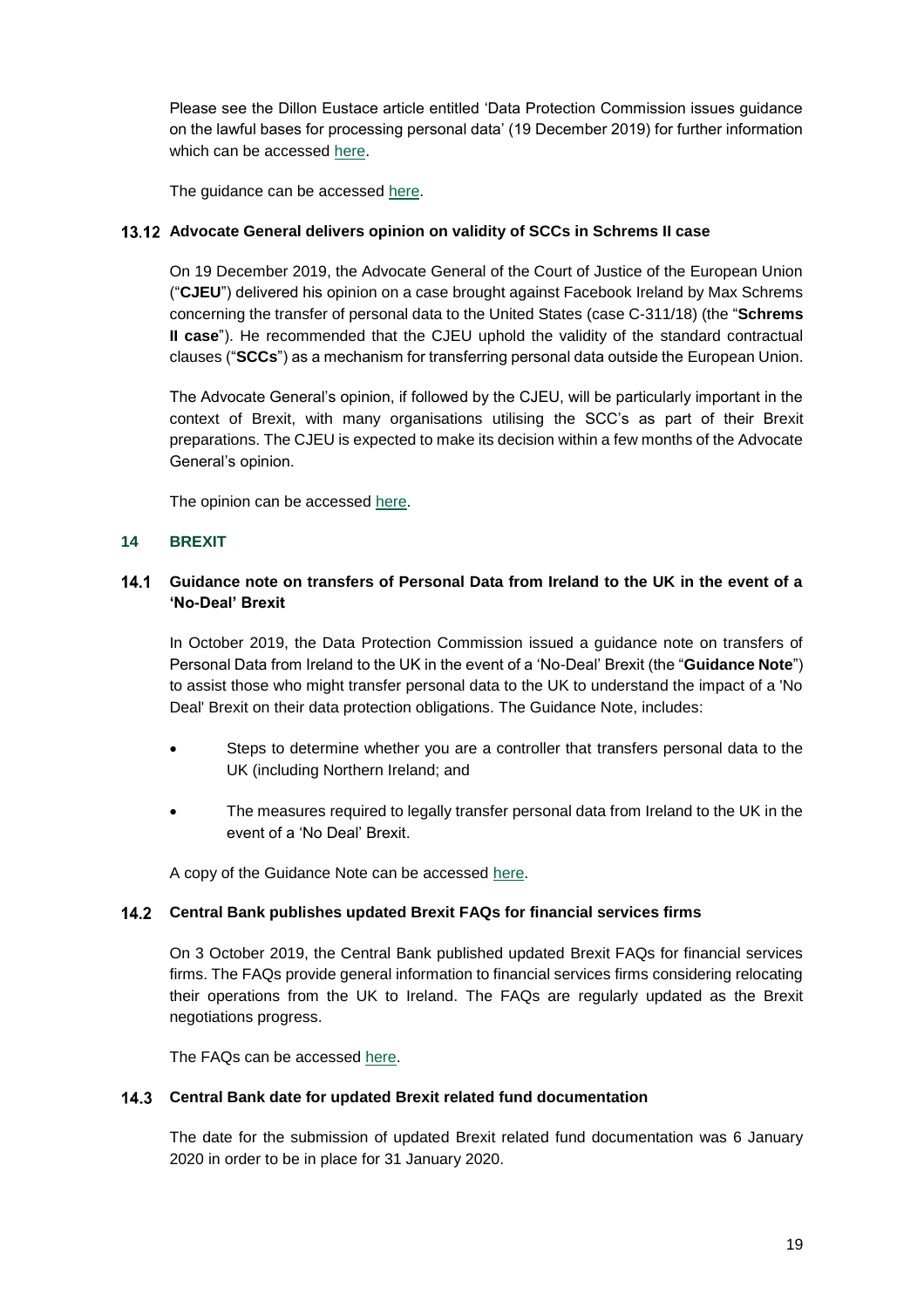### **FCA publishes update to the UK Temporary Permission Regime**

On 30 October 2019, the UK's Financial Conduct Authority ("**FCA**") published an update to the UK Temporary Permissions Regime ("**TPR**"). The notification window for new registrations under the FCA's TPR has been extended to 30 January 2020. Any fund managers that, as a result of this extension, wish to update their notification (to include additional sub-funds or AIFs) should email [recognisedcis@fca.org.uk](mailto:recognisedcis@fca.org.uk) by 15 January 2020.

Please see the Dillon Eustace briefing paper entitled 'Deadlines for Registrations and Updates for FCA Temporary Permissions Regime' (16 December 2019) which can be accessed [here](https://www.dilloneustace.com/uploads/images/UK-Deadlines-for-Registration-or-Updates-for-TPR.PDF) for further information.

#### **IFIA publishes updated paper on Brexit Day: Planning and Practical Advice**

On 11 November 2019, the Irish Funds Industry Association ("**IFIA**") published an updated paper on Brexit Day: Planning and Practical Advice.

A copy of the paper can be accessed [here.](https://irishfunds-secure.s3.amazonaws.com/1573565802-2019-11-irish_funds_brexit_day_planning_nov_2019_final.pdf)

### **Implementing Decision amending Commission Implementing Decision on temporary equivalence of UK CCPs published in Official Journal**

On 19 December 2019, the European Commission adopted an Implementing Decision (the "**Amending Decision**") amending Commission Implementing Decision (EU) 2018/2031) (the "**Temporary Equivalence Decision**") concerning the temporary equivalence of the UK's regulatory framework for CCPs under EMIR.

The Amending Decision replaces the current provisions concerning expiry in the Temporary Equivalence decision and extends the temporary recognition for UK CCPs to 31 January 2021 in the case of a no-deal Brexit.

On 23 December 2019, the Amending Decision was published in the Official Journal of the European Union.

The Amending Decision can be accessed [here.](https://eur-lex.europa.eu/legal-content/EN/TXT/HTML/?uri=CELEX:32019D2211&from=EN)

#### <span id="page-19-0"></span>**15 SUSTAINABLE FINANCE**

#### **European Commission publishes frequently asked questions on the IPSF**

On 18 October 2019, the European Commission published frequently asked questions on the International Platform on Sustainable Finance ("**IPSF**"). The frequently asked questions set out the scope and objectives of the IPSF, along with addressing the reasons behind its establishment.

The frequently asked questions can be accessed [here.](https://ec.europa.eu/commission/presscorner/detail/en/qanda_19_6116)

# **Regulations on sustainability-related disclosures and low carbon benchmarks published in Official Journal**

On 8 November 2019, the Council of the European Union adopted the following Regulations: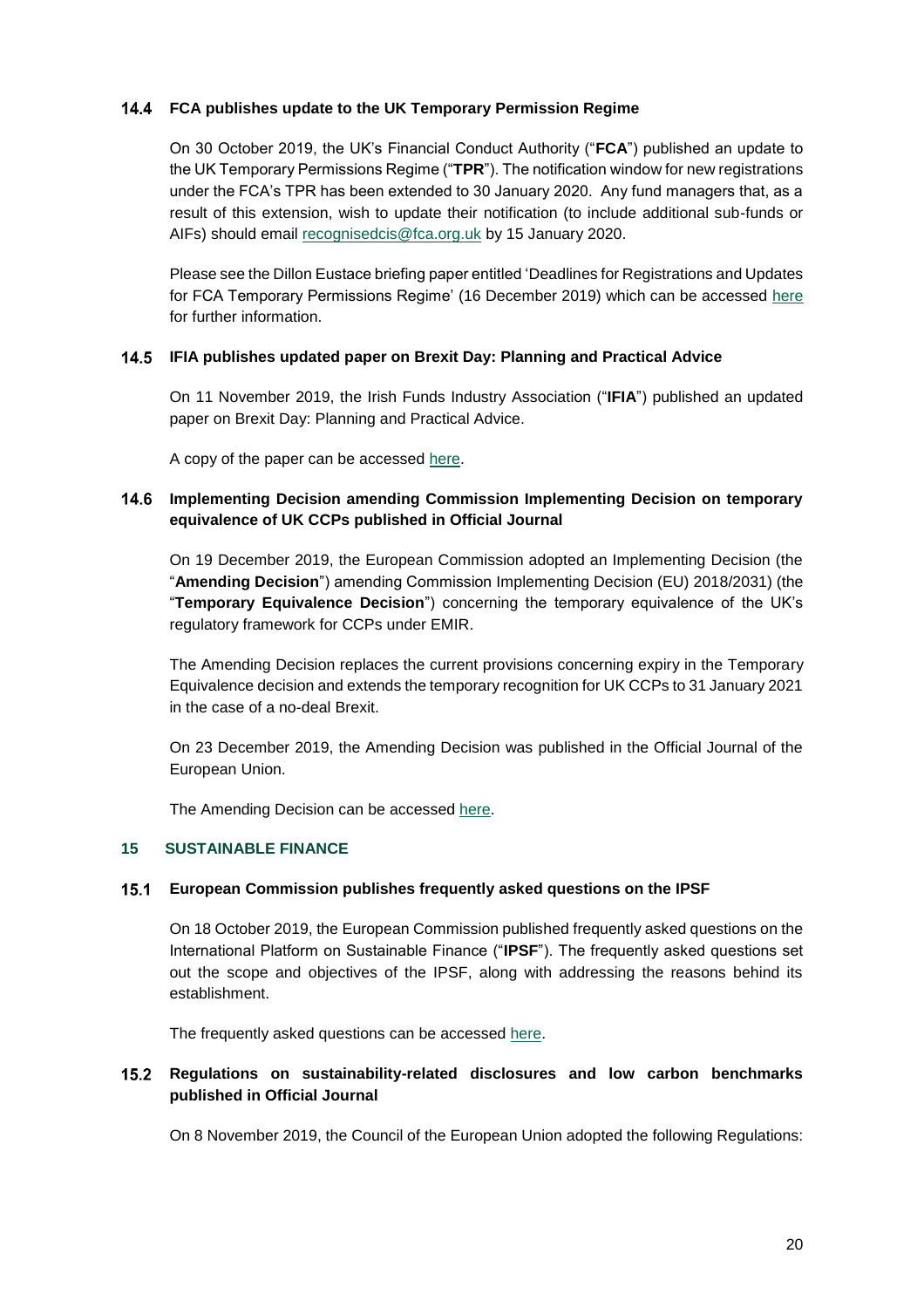- Regulation on disclosures relating to sustainable investments and sustainability risks in the financial services sector (the "**Disclosure Regulation**"); and
- Regulation amending the Benchmarks Regulation as regards low carbon benchmarks and positive carbon impact benchmarks (the "**Low Carbon Benchmarks Regulation**").

The Regulations were published in the Official Journal of the European Union on 9 December 2019 and entered into force the following day.

The Disclosure Regulation can be accessed [here](https://eur-lex.europa.eu/legal-content/EN/TXT/HTML/?uri=CELEX:32019R2088&from=EN) and the Low Carbon Benchmarks Regulation can be accessed [here.](https://eur-lex.europa.eu/legal-content/EN/TXT/HTML/?uri=CELEX:32019R2089&from=EN)

### **The European Parliament and Council of the European Union reach political agreement on Taxonomy Regulation**

On 17 December 2019, the European Parliament and the Council of the European Union reached political agreement on the proposed Regulation on the establishment of a framework to facilitate sustainable investment (the "**Taxonomy Regulation**").

On 18 December 2019, the Council of the European Union published an "I" item note attaching the final compromise text of the proposed Taxonomy Regulation. In addition, on that date, the European Commission published Q&As on the Taxonomy Regulation.

The European Parliament's announcement of the political agreement can be accessed [here,](https://www.europarl.europa.eu/news/en/press-room/20191217IPR69202/climate-change-new-rules-agreed-to-determine-which-investments-are-green) the final compromise text of the Taxonomy Regulation can be accessed [here](https://www.consilium.europa.eu/media/41897/st14970-ad01-en19.pdf?utm_source=dsms-auto&utm_medium=email&utm_campaign=Sustainable+finance%3a+EU+reaches+political+agreement+on+a+unified+EU+classification+system) and the Q&As can be accessed [here.](https://ec.europa.eu/commission/presscorner/detail/en/QANDA_19_6804)

#### <span id="page-20-0"></span>**16 INVESTMENT LIMITED PARTNERSHIPS (AMENDMENT) BILL 2019**

#### **Investment Limited Partnerships (Amendment) Bill 2019**

On 17 December 2019, the Investment Limited Partnerships (Amendment) Bill 2019 (the "**Bill**") completed Seanad Éireann - Second Stage (whereby the general principles of the Bill are debated). The Bill will modernise the Investment Limited Partnerships Act 1994, which governs the establishment and operation of regulated investment limited partnerships in Ireland.

The Bill, when enacted, is expected to provide for general updates and enhancements to the existing partnership legislation, to make certain technical amendments to the Irish Collective Asset-management Vehicles Act 2015 and to provide for related matters. The aim of the Bill is to make Ireland a more attractive domicile for private equity funds and in turn broaden the offering of Ireland's investment funds sector.

The Bill's progress can be tracked [here.](https://www.oireachtas.ie/en/bills/bill/2019/42/)

**Dillon Eustace** 

**31 December 2019**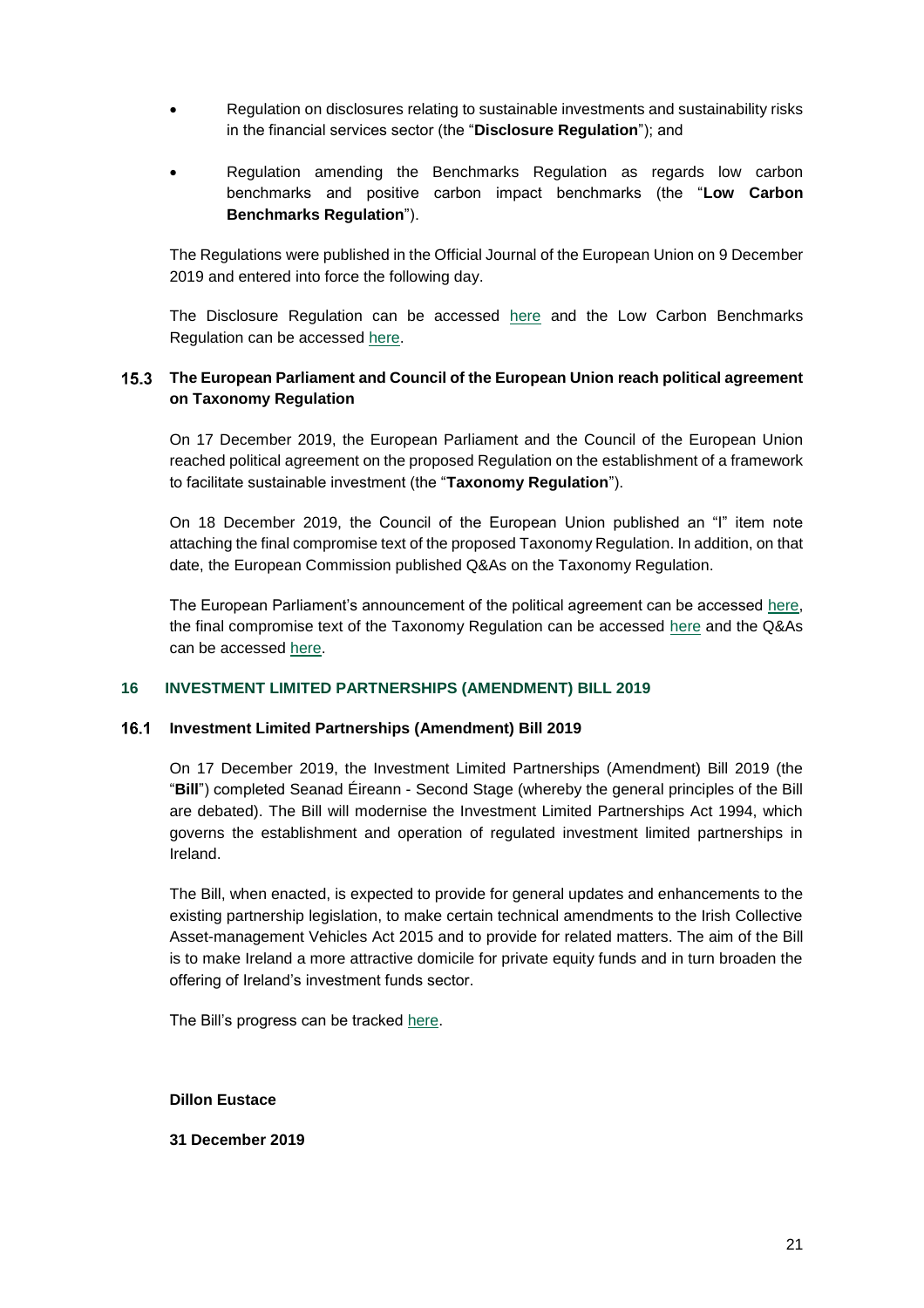# Our Offices

#### **Dublin**

33 Sir John Rogerson's Quay Dublin 2 Ireland Tel: +353 1 667 0022 Fax: +353 1 667 0042

#### **Cayman Islands**

Landmark Square West Bay Road, PO Box 775 Grand Cayman KY1-9006 Cayman Islands Tel: +1 345 949 0022 Fax: +1 345 945 0042

#### **New York**

245 Park Avenue 39th Floor New York, NY 10167 United States Tel: +1 212 792 4166 Fax: +1 212 792 4167

#### **Tokyo**

12th Floor, Yurakucho Itocia Building 2-7-1 Yurakucho Chiyoda-ku Tokyo 100-0006 Japan Tel: +813 6860 4885 Fax: +813 6860 4501

E-mail: [enquiries@dilloneustace.ie](mailto:enquiries@dilloneustace.ie) Website: [www.dilloneustace.ie](http://www.dilloneustace.ie/)

# Contact Points

*For more details on how we can help you, to request copies of most recent newsletters, briefings or articles, or simply to be included on our mailing list going forward, please contact any of the Regulatory and Compliance team members below.*

#### *Andrew Bates*

*E-mail: [andrew.bates@dilloneustace.ie](mailto:andrew.bates@dilloneustace.ie) Tel : + 353 1 673 1704 Fax: + 353 1 667 0042*

#### *Keith Waine*

*E-mail: [keith.waine@dilloneustace.ie](mailto:keith.waine@dilloneustace.ie) Tel : + 353 1 673 1822 Fax: + 353 1 667 0042*

#### *Karen Jennings*

*E-mail: [karen.jennings@dilloneustace.ie](mailto:karen.jennings@dilloneustace.ie) Tel : + 353 1 673 1810 Fax: + 353 1 667 0042*

#### DISCLAIMER:

This document is for information purposes only and does not purport to represent legal advice. If you have any queries or would like further information relating to any of the above matters, please refer to the contacts above or your usual contact in Dillon Eustace.

Copyright Notice: © 2019 Dillon Eustace. All rights reserved.

**This Funds Quarterly Legal and Regulatory Update is for information purposes only and does not constitute, or purport to represent, legal advice. It has been prepared in respect of the current quarter ending 30 September 2019 and accordingly, may not reflect changes that have occurred subsequently. If you have any queries or would like further information regarding any of the above matters, please refer to your usual contact in Dillon Eustace.**